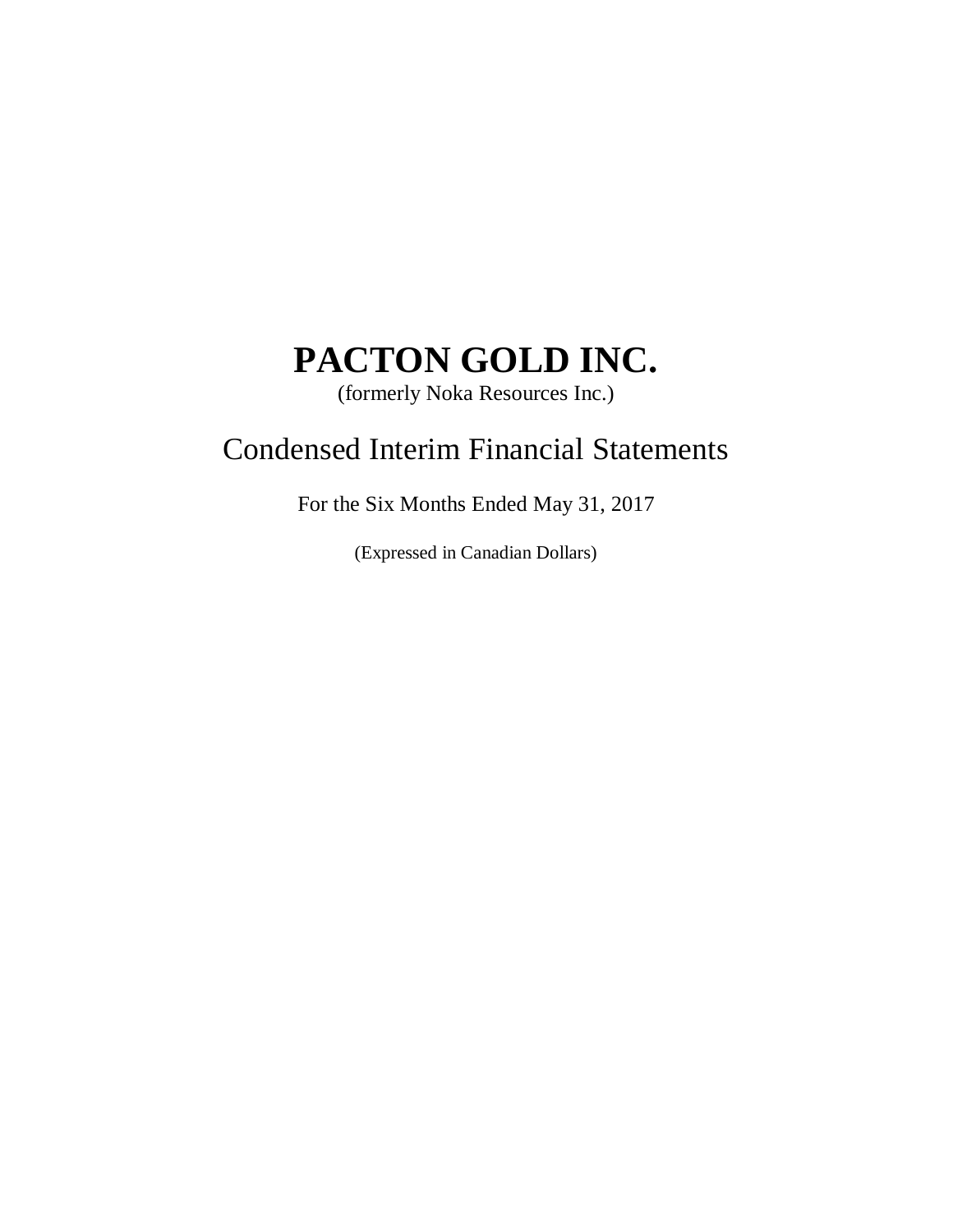(formerly Noka Resources Inc.)

May 31, 2017

|                                                     | Page           |
|-----------------------------------------------------|----------------|
| <b>Condensed Interim Financial Statements</b>       |                |
| Notice of No Auditor Review                         |                |
| Condensed Interim Statements of Financial Position  | 1              |
| Condensed Interim Statements of Comprehensive Loss  | $\overline{2}$ |
| Condensed Interim Statements of Changes in Equity   | 3              |
| <b>Condensed Interim Statements of Cash Flows</b>   | $\overline{4}$ |
| Notes to the Condensed Interim Financial Statements | 5-22           |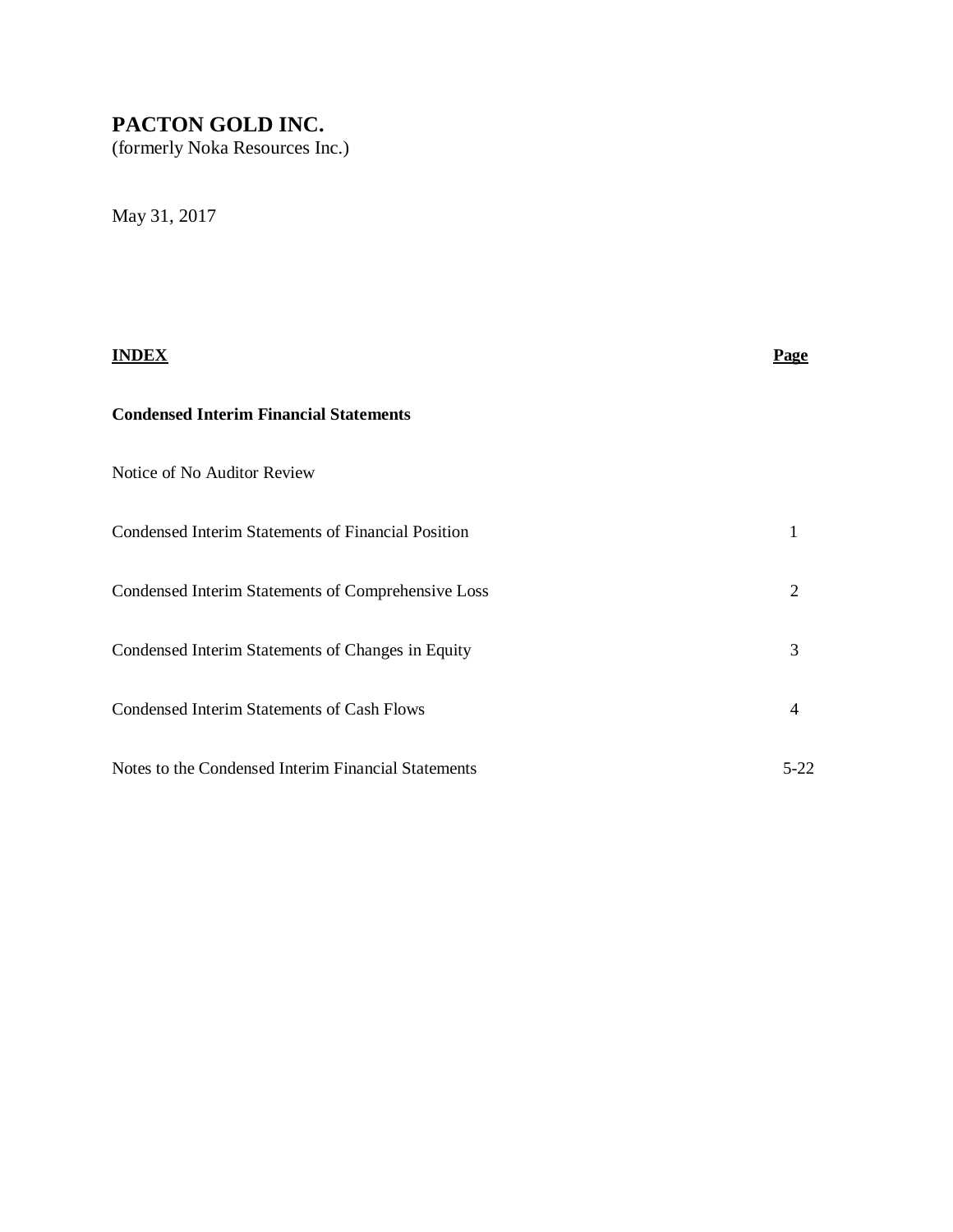### **NOTICE OF NO AUDITOR REVIEW OF CONDENSED INTERIM FINANCIAL STATEMENTS**

Under National Instrument 51-102, Part 4, subsection 4.3(3) (a), if an auditor has not performed a review of the interim financial statements they must be accompanied by a notice indicating that the financial statements have not been reviewed by an auditor.

The accompanying unaudited condensed interim financial statements of the Company have been prepared by and are the responsibility of the Company's management.

The Company's independent auditor has not performed a review of these condensed interim financial statements in accordance with standards established by the Canadian Institute of Chartered Accountants for a review of condensed interim financial statements by an entity's auditor.

July 27, 2017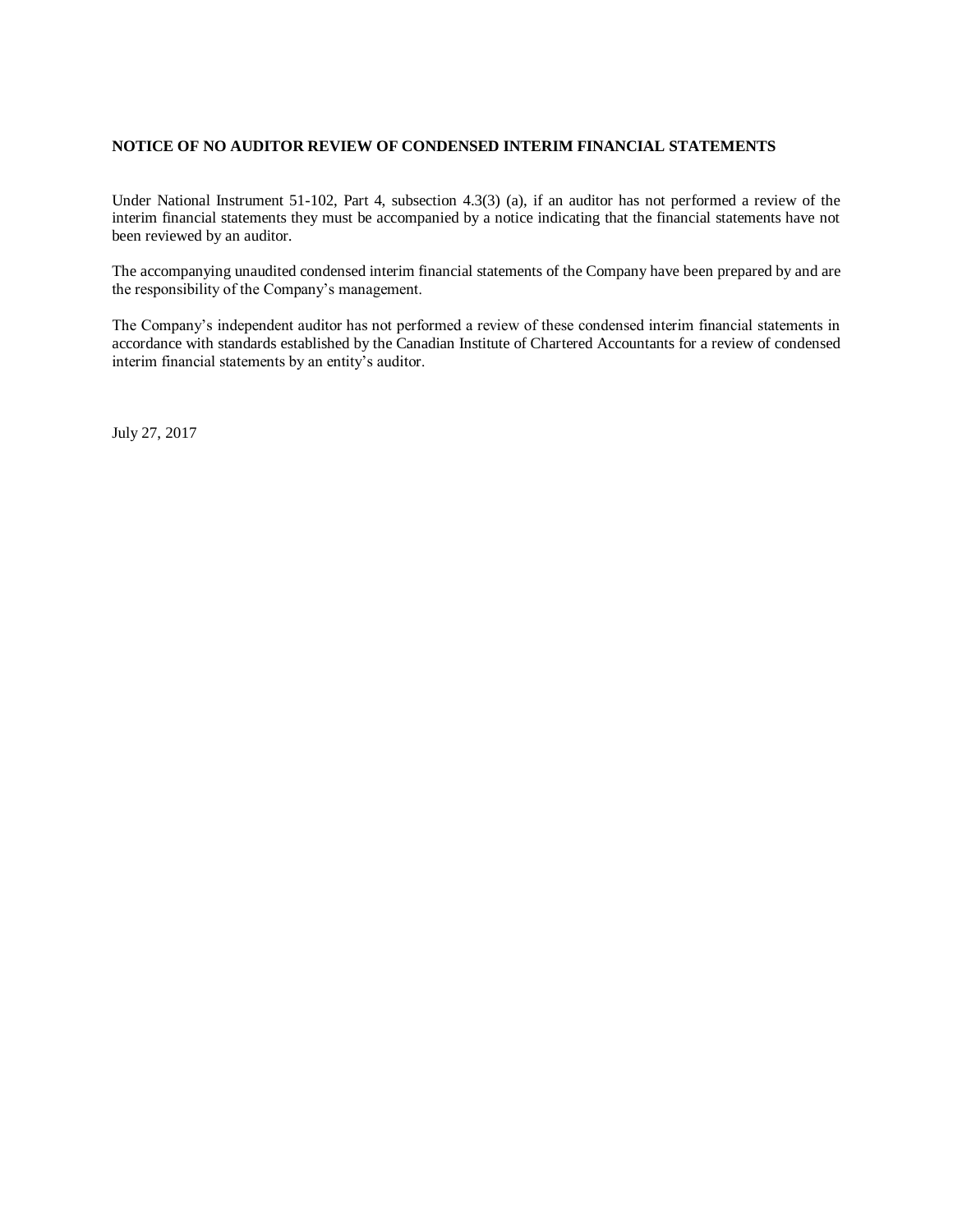(formerly Noka Resources Inc.) Condensed Interim Statements of Financial Position (Unaudited - Expressed in Canadian Dollars)

|                                                                                                 |               | May 31, 2017 |                           | November 30,<br>2016 |
|-------------------------------------------------------------------------------------------------|---------------|--------------|---------------------------|----------------------|
| <b>Assets</b>                                                                                   |               |              |                           |                      |
| <b>Current</b>                                                                                  |               |              |                           |                      |
| Cash                                                                                            | \$            | 111,642      | $\boldsymbol{\mathsf{S}}$ | 20,142               |
| Receivables                                                                                     |               | 45,688       |                           | 1,790                |
| Prepaid expenses                                                                                |               | 33,056       |                           | 750                  |
|                                                                                                 |               | 190,386      |                           | 22,682               |
| <b>Prepaid Expenses</b>                                                                         |               | 21,500       |                           |                      |
| <b>Equipment</b> (note 7)                                                                       |               | 4,855        |                           | 5,394                |
| <b>Exploration and Evaluation Assets (note 8)</b>                                               |               | 1,651,970    |                           | 476,449              |
|                                                                                                 | $\mathsf{\$}$ | 1,868,711    | \$                        | 504,525              |
| <b>Liabilities</b>                                                                              |               |              |                           |                      |
| <b>Current</b>                                                                                  |               |              |                           |                      |
| Accounts payable and accrued liabilities                                                        | \$            | 364,167      | \$                        | 260,041              |
| Loans payable (note 9)                                                                          |               |              |                           | 14,000               |
|                                                                                                 |               | 364,167      |                           | 274,041              |
| <b>Shareholders' Equity</b>                                                                     |               |              |                           |                      |
| <b>Share Capital</b> (note 10)                                                                  |               | 9,052,970    |                           | 7,381,812            |
| <b>Share-based Payments Reserve (note 10)</b>                                                   |               | 492,462      |                           | 411,207              |
| <b>Deficit</b>                                                                                  |               | (8,040,888)  |                           | (7, 562, 535)        |
|                                                                                                 |               | 1,504,544    |                           | 230,484              |
|                                                                                                 | \$            | 1,868,711    | \$                        | 504,525              |
| Going Concern (note 2)<br><b>Subsequent Event</b> (note 14)<br>Approved on behalf of the Board: |               |              |                           |                      |
| $(D - 1, , I, V, , I, N)$<br>$H_{1}$ , $H_{2}$ , $H_{3}$ , $H_{4}$ , $H_{5}$ , $H_{6}$          |               |              |                           |                      |

 *"Richard Kusmirski" "Dominic Verdejo"* Richard Kusmirski Dominic Verdejo

……………………………… Director ……………………………… Director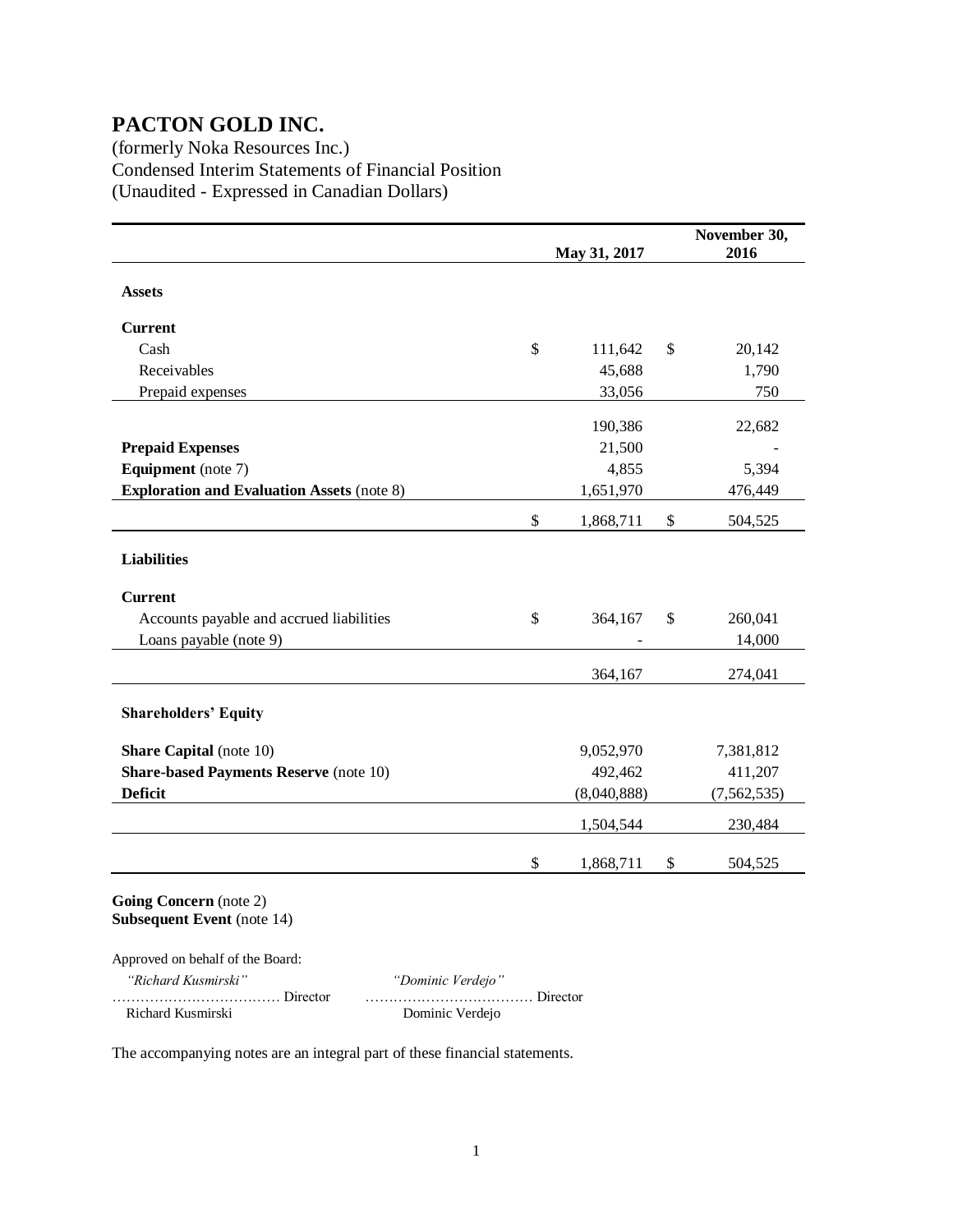(formerly Noka Resources Inc.) Condensed Interim Statements of Comprehensive Loss (Unaudited - Expressed in Canadian Dollars)

|                                                                                           | <b>Three Months Ended</b> |               |                        | <b>Six Months Ended</b> |                        |              |                        |  |  |
|-------------------------------------------------------------------------------------------|---------------------------|---------------|------------------------|-------------------------|------------------------|--------------|------------------------|--|--|
|                                                                                           | May 31,<br>2017           |               | <b>May 31,</b><br>2016 |                         | <b>May 31,</b><br>2017 |              | <b>May 31,</b><br>2016 |  |  |
| <b>Expenses</b>                                                                           |                           |               |                        |                         |                        |              |                        |  |  |
| Amortization (note 7)                                                                     | \$<br>269                 | <sup>\$</sup> | 337                    | <sup>\$</sup>           | 539                    | $\mathbb{S}$ | 674                    |  |  |
| Consulting fees                                                                           | 265,811                   |               | 48,750                 |                         | 267,811                |              | 112,746                |  |  |
| Management fees (recovery) (note 11)                                                      | (9,750)                   |               | 45,000                 |                         | (2,250)                |              | 90,000                 |  |  |
| Office and miscellaneous                                                                  | 1,318                     |               | 3,939                  |                         | 1,407                  |              | 6,440                  |  |  |
| Professional fees (note 11)                                                               | 13,703                    |               | 24,364                 |                         | 21,388                 |              | 30,430                 |  |  |
| Rent                                                                                      |                           |               | 7,582                  |                         |                        |              | 14,821                 |  |  |
| Shareholder communications and investor relations                                         | 1,885                     |               | 12,375                 |                         | 2,447                  |              | 25,267                 |  |  |
| Share-based payments (note 10)                                                            | 209,409                   |               | 105,729                |                         | 209,409                |              | 122,733                |  |  |
| Transfer agent and filing fees                                                            | 12,240                    |               | 9,343                  |                         | 28,963                 |              | 22,706                 |  |  |
|                                                                                           | (494, 885)                |               | (257, 419)             |                         | (529, 714)             |              | (425, 817)             |  |  |
| <b>Other Item</b>                                                                         |                           |               |                        |                         |                        |              |                        |  |  |
| Loss on settlement of accounts payable (note 10)                                          | (7, 857)                  |               |                        |                         | (7, 857)               |              |                        |  |  |
| Net Loss and Comprehensive Loss for the Period                                            | (502, 742)                |               | (257, 419)             |                         | (537, 571)             |              | (425, 817)             |  |  |
| <b>Basic and Diluted Loss Per Share</b>                                                   | \$<br>$(0.01)$ \$         |               | (0.01)                 | $\mathbb{S}$            | $(0.01)$ \$            |              | (0.02)                 |  |  |
| <b>Weighted Average Number of Common Shares</b><br><b>Outstanding – Basic and Diluted</b> | 42,499,861                |               | 26,808,787             |                         | 36,490,105             |              | 25,607,580             |  |  |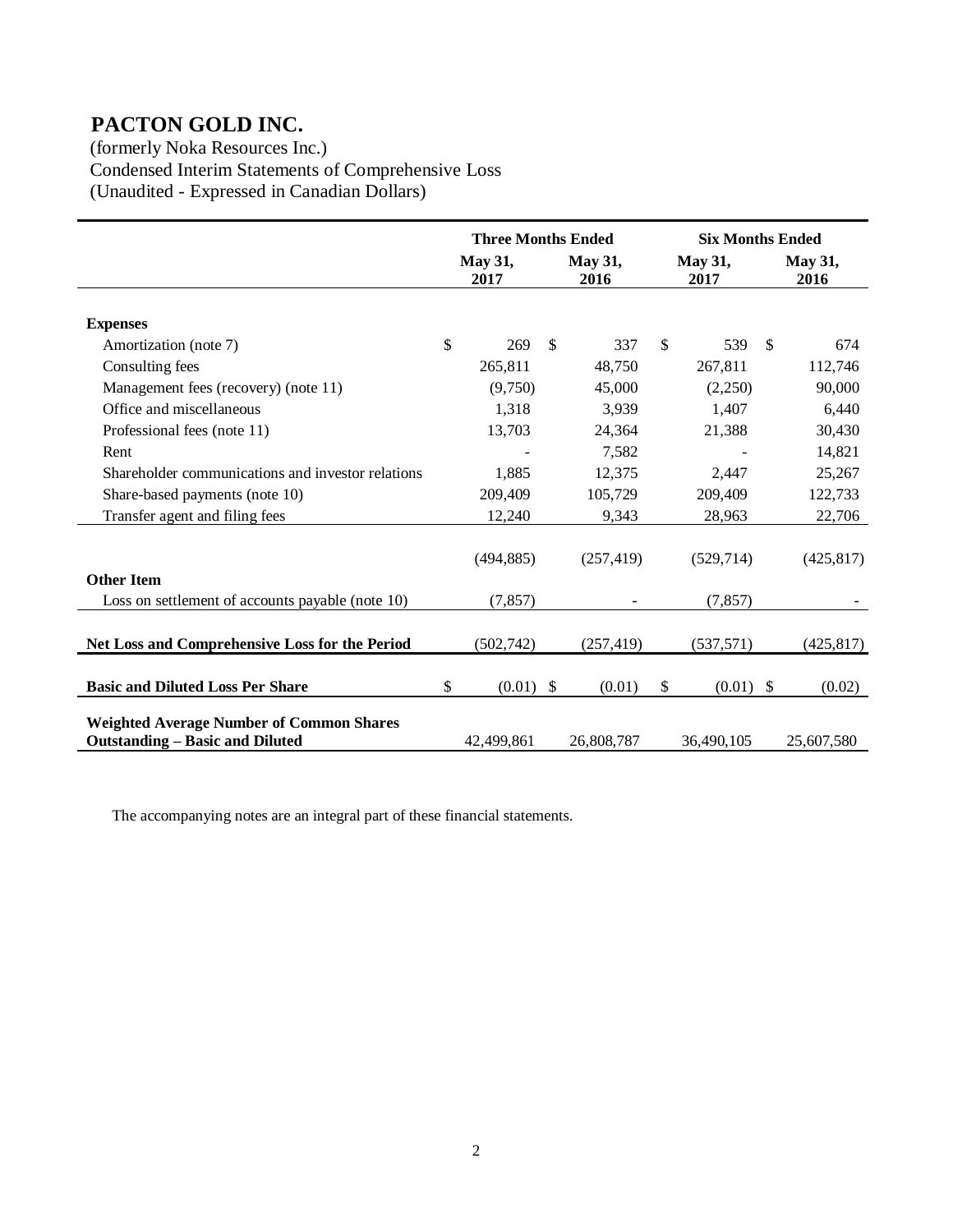(formerly Noka Resources Inc.) Condensed Interim Statements of Changes in Equity (Unaudited - Expressed in Canadian Dollars)

|                                                     | <b>Capital Stock</b>       |    |                         |                                        |           |                |                 |
|-----------------------------------------------------|----------------------------|----|-------------------------|----------------------------------------|-----------|----------------|-----------------|
|                                                     | Number of<br><b>Shares</b> |    | Capital<br><b>Stock</b> | Share-based<br><b>Payments Reserve</b> |           | <b>Deficit</b> | <b>Total</b>    |
|                                                     |                            |    |                         |                                        |           |                |                 |
| Balance, November 30, 2015                          | 23,720,988                 | \$ | 6,128,634               | \$                                     | 198,021   | (5,390,678)    | \$<br>935,977   |
| Private placements                                  | 5,839,333                  |    | 700,720                 |                                        |           |                | 700,720         |
| Share issue costs                                   |                            |    | (98, 230)               |                                        | 46,183    |                | (52,047)        |
| Exercise of stock options                           | 3,351,000                  |    | 214,730                 |                                        |           |                | 214,730         |
| Fair value of exercised stock options               |                            |    | 110,958                 |                                        | (110,958) |                |                 |
| Expiry of stock options                             |                            |    |                         |                                        | (9,837)   | 9,837          |                 |
| Share-based payments (note 10)                      |                            |    |                         |                                        | 122,733   |                | 122,733         |
| Expiry of agents' warrants                          |                            |    |                         |                                        | (51,748)  | 51,748         |                 |
| Net loss and comprehensive loss for period          |                            |    |                         |                                        |           | (425, 817)     | (425, 817)      |
| <b>Balance, May 31, 2016</b>                        | 32,911,321                 |    | 7,056,812               |                                        | 194,394   | (5,754,910)    | 1,496,296       |
| Shares issued for exploration and evaluation assets | 2,500,000                  |    | 325,000                 |                                        |           |                | 325,000         |
| Share-based payments (note 10)                      |                            |    |                         |                                        | 218,394   |                | 218,394         |
| Expiry of agents' warrants                          |                            |    |                         |                                        | (1,581)   | 1,581          |                 |
| Net and comprehensive loss for period               |                            |    |                         |                                        |           | (1,809,206)    | (1,809,206)     |
| Balance, November 30, 2016                          | 35,411,321                 |    | 7,381,812               |                                        | 411,207   | (7, 562, 535)  | 230,484         |
| Private placements                                  | 11,328,571                 |    | 711,000                 |                                        |           |                | 711,000         |
| Share issue costs                                   | 28,000                     |    | (20, 435)               |                                        |           |                | (20, 435)       |
| Shares issued for exploration and evaluation assets | 6,450,000                  |    | 780,500                 |                                        |           |                | 780,500         |
| Shares issued for settlement of accounts payable    | 392,857                    |    | 35,357                  |                                        |           |                | 35,357          |
| Exercise of stock options                           | 958,000                    |    | 95,800                  |                                        |           |                | 95,800          |
| Fair value of exercised stock options               |                            |    | 68,936                  |                                        | (68,936)  |                |                 |
| Share-based payments (note 10)                      |                            |    |                         |                                        | 209,409   |                | 209,409         |
| Expiry of stock options                             |                            |    |                         |                                        | (59,218)  | 59,218         |                 |
| Net loss and comprehensive loss for period          |                            |    |                         |                                        |           | (537, 571)     | (537, 571)      |
| <b>Balance, May 31, 2017</b>                        | 54,568,749                 | \$ | 9,052,970               | \$                                     | 492,462   | (8,040,888)    | \$<br>1,504,544 |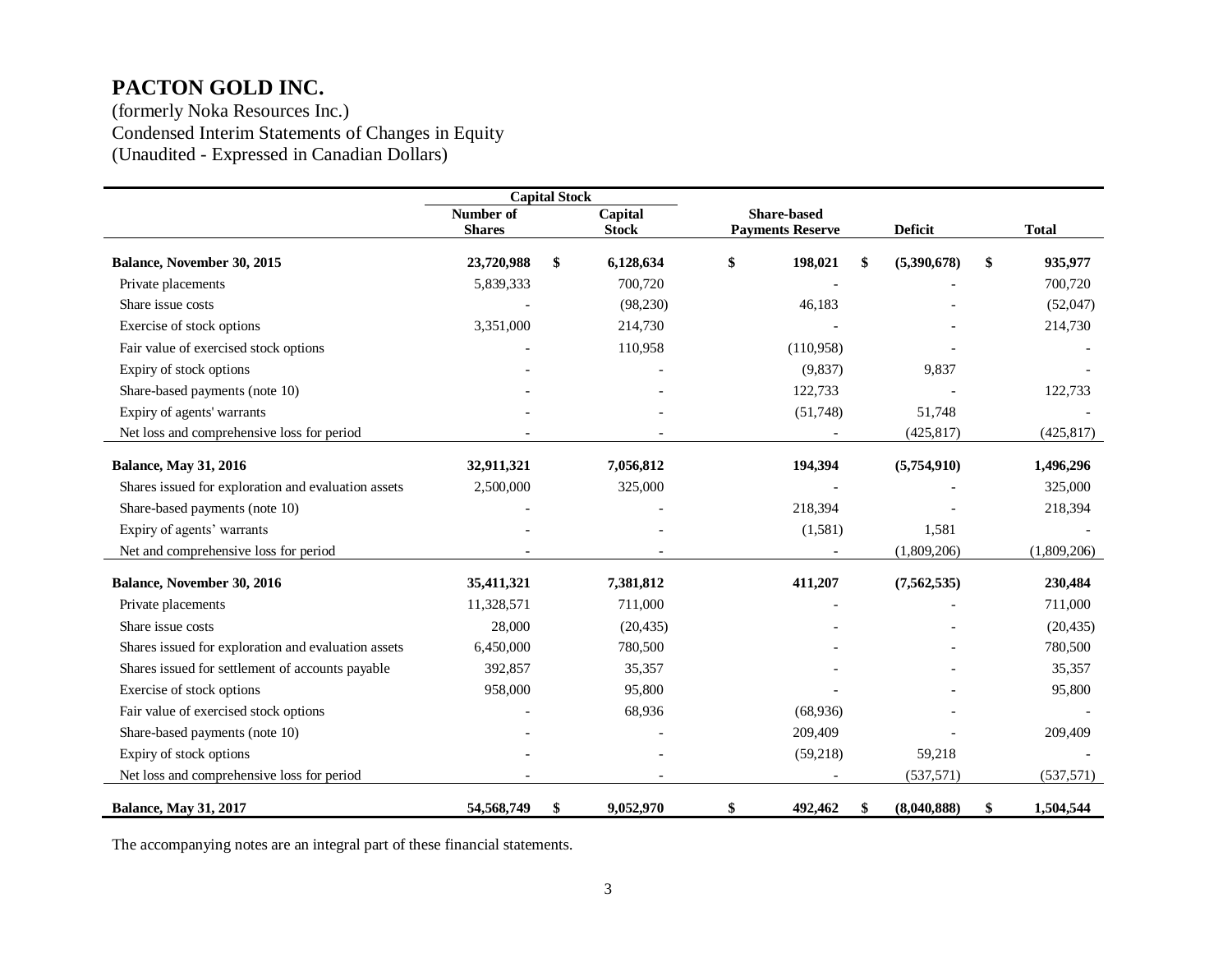(formerly Noka Resources Inc.) Condensed Interim Statements of Cash Flows Six Months Ended (Unaudited - Expressed in Canadian Dollars)

|                                              |               | May 31,<br>2017 |               | May 31,<br>2016 |
|----------------------------------------------|---------------|-----------------|---------------|-----------------|
| <b>Operating Activities</b>                  |               |                 |               |                 |
| Net loss                                     | $\mathsf{\$}$ | (537, 571)      | <sup>\$</sup> | (425, 817)      |
| Items not involving cash                     |               |                 |               |                 |
| Amortization                                 |               | 539             |               | 674             |
| Share-based payments                         |               | 209,409         |               | 122,733         |
| Loss on settlement of accounts payable       |               | 7,857           |               |                 |
| Changes in non-cash working capital          |               |                 |               |                 |
| Receivables                                  |               | (43,898)        |               | (96)            |
| Prepaid expenses                             |               | (53,806)        |               | 628             |
| Accounts payable and accrued liabilities     |               | 31,815          |               | 36,382          |
|                                              |               |                 |               |                 |
| <b>Cash Used in Operating Activities</b>     |               | (385, 655)      |               | (265, 496)      |
| <b>Investing Activity</b>                    |               |                 |               |                 |
| Exploration and evaluation assets            |               | (295, 210)      |               | (1,298)         |
|                                              |               |                 |               |                 |
| <b>Cash Used in Investing Activity</b>       |               | (295, 210)      |               | (1,298)         |
|                                              |               |                 |               |                 |
| <b>Financing Activities</b>                  |               |                 |               |                 |
| Net proceeds from share issuance             |               | 786,365         |               | 572,403         |
| Repayment of loans                           |               | (14,000)        |               |                 |
| <b>Cash Provided by Financing Activities</b> |               | 772,365         |               | 572,403         |
|                                              |               |                 |               |                 |
| <b>Inflow of Cash</b>                        |               | 91,500          |               | 305,609         |
| <b>Cash, Beginning of Period</b>             |               | 20,142          |               | 19,723          |
|                                              |               |                 |               |                 |
| <b>Cash, End of Period</b>                   | \$            | 111,642         | \$            | 325,332         |

### **Supplemental Disclosure with Respect to Cash Flows** (note 12)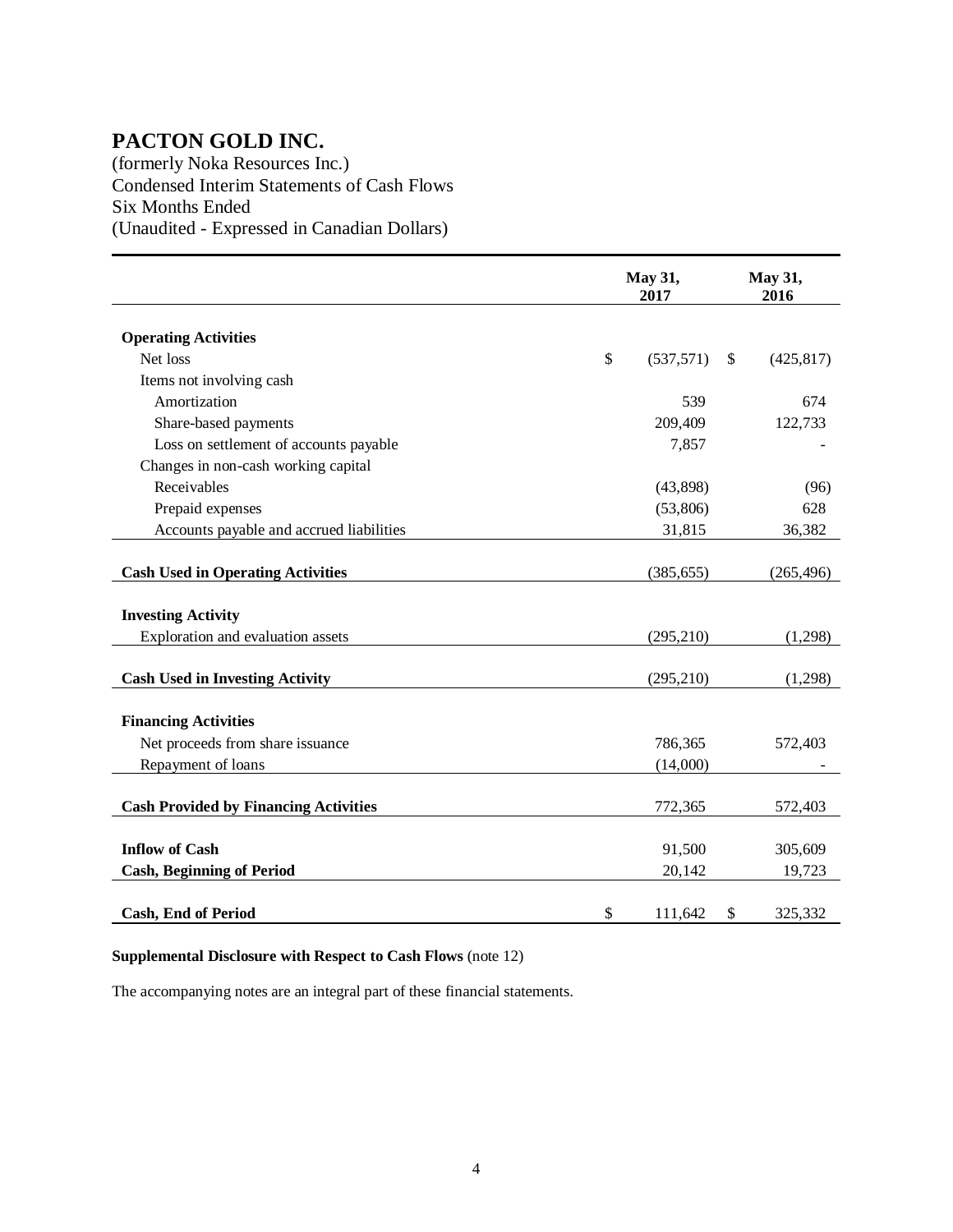(formerly Noka Resources Inc.) Notes to the Condensed Interim Financial Statements For the Six Months Ended May 31, 2017 (Unaudited - Expressed in Canadian Dollars)

### **1. NATURE OF OPERATIONS**

Pacton Gold Inc. ("the Company") was incorporated pursuant to the British Columbia Business Corporations Act on December 15, 2010. The address of the Company's corporate office and its principal place of business is 1680 – 200 Burrard Street, Vancouver, British Columbia, Canada, V6C 3L6. The Company's registered and records office is 400 – 725 Granville Street, Vancouver, British Columbia, Canada, V7Y 1G5. The Company operates in Canada and USA. On July 17, 2012, the Company's stock was listed on the TSX Venture Exchange ("TSX-V") trading under the symbol "NX". On April 27, 2017, the Company changed its name to Pacton Gold Inc. and began trading under the symbol "PAC". The principal business of the Company is the identification, evaluation and acquisition of mineral properties, as well as exploration of mineral properties once acquired. The Company is an exploration stage company and is in the process of acquiring and exploring its mineral property interests.

#### **2. GOING CONCERN**

These financial statements have been prepared on the basis of accounting principles applicable to a going concern, which assumes that the Company will continue in operation for the foreseeable future and will be able to realize its assets and discharge its liabilities in the normal course of operations.

The Company has incurred a loss during the six months ended May 31, 2017 of \$537,571 (2016 - \$425,817) and has a deficit of \$8,040,888 (November 30, 2016 - \$7,562,535), has limited resources, no sources of operating cash flow and no assurances that sufficient funding will be available to continue operations for an extended period of time. The Company is in the exploration stage and, accordingly, has not yet commenced revenue-producing operations. These material uncertainties may cast significant doubt upon the Company's ability to continue as a going concern.

The application of the going concern concept is dependent upon the Company's ability to satisfy its liabilities as they become due and to obtain the necessary financing to complete the exploration and development of its mineral property interests, the attainment of profitable mining operations or the receipt of proceeds from the disposition of its mineral property interests. Management is actively engaged in the review and due diligence on opportunities of merit in the mining sector and is seeking to raise the necessary capital to meet its funding requirements. There can be no assurance that management's plan will be successful.

If the going concern assumption were not appropriate for these financial statements then adjustments may be necessary in the carrying value of assets and liabilities, the reported expenses and the statements of financial position classifications used. Such adjustments could be material.

#### **3. BASIS OF PREPARATION**

#### a) Statement of compliance

The condensed interim financial statements ("financial statements") of the Company have been prepared in accordance with IAS 34 Interim Financial Reporting.

The condensed interim financial statements of the Company should be read in conjunction with the Company's 2016 annual financial statements which have been prepared in accordance with International Financial Reporting Standards ("IFRS") as issued by the International Accounting Standards Board ("IASB").

These financial statements were reviewed by the Audit Committee and approved and authorized for issue by the Board of Directors on July 27, 2017.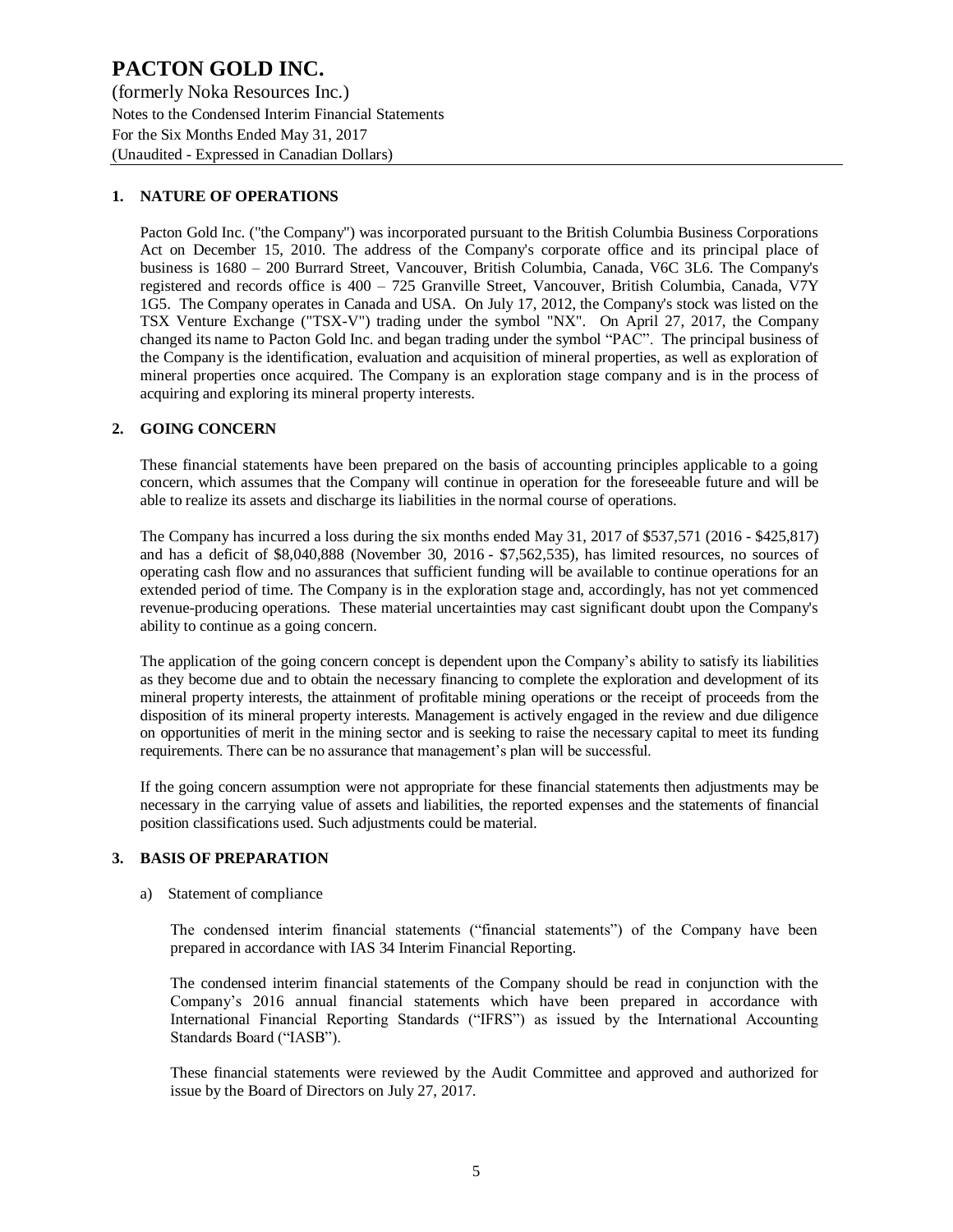(formerly Noka Resources Inc.) Notes to the Condensed Interim Financial Statements For the Six Months Ended May 31, 2017 (Unaudited - Expressed in Canadian Dollars)

### **3. BASIS OF PRESENTATION** (Continued)

#### b) Basis of measurement

These financial statements have been prepared under the historical cost basis, except for financial instruments classified as available-for-sale ("AFS"), and fair value through profit or loss ("FVTPL"). These financial statements have been prepared under the accrual basis of accounting, except for cash flow information.

### **4. SIGNIFICANT ACCOUNTING POLICIES**

The condensed interim financial statements have been prepared, for all periods presented, following the same accounting policies and methods of computation as described in Note 4 to the audited financial statements for the year ended November 30, 2016.

### **5. CRITICAL ACCOUNTING ESTIMATES AND JUDGMENTS**

The Company makes estimates and assumptions about the future that affect the reported amounts of assets and liabilities. Estimates and judgments are continually evaluated based on historical experience and other factors, including expectations of future events that are believed to be reasonable under the circumstances. In the future, actual experience may differ from these estimates and assumptions.

The effect of a change in an accounting estimate is recognized prospectively by including it in comprehensive income in the year of the change, if the change affects that year only, or in the year of the change and future years, if the change affects both.

#### *Critical judgments in applying accounting policies*

Information about critical judgments in applying accounting policies that have the most significant risk of causing material adjustment to the carrying amounts of assets and liabilities recognized in the consolidated financial statements within the next financial year are discussed below:

a) Impairment of exploration and evaluation assets

The application of the Company's accounting policy for exploration and evaluation expenditure and impairment of the capitalized expenditures requires judgment in determining whether it is likely that future economic benefits will flow to the Company, which may be based on assumptions about future events or circumstances. Estimates and assumptions made may change if new information becomes available. If, after expenditure is capitalized, information becomes available suggesting that the recovery of expenditure is unlikely, the amount capitalized is written off in the profit or loss in the year the new information becomes available.

b) Title to mineral property interests

Although the Company has taken steps to verify title to mineral properties in which it has an interest, these procedures do not guarantee the Company's title. Such properties may be subject to prior agreements or transfers and title may be affected by undetected defects.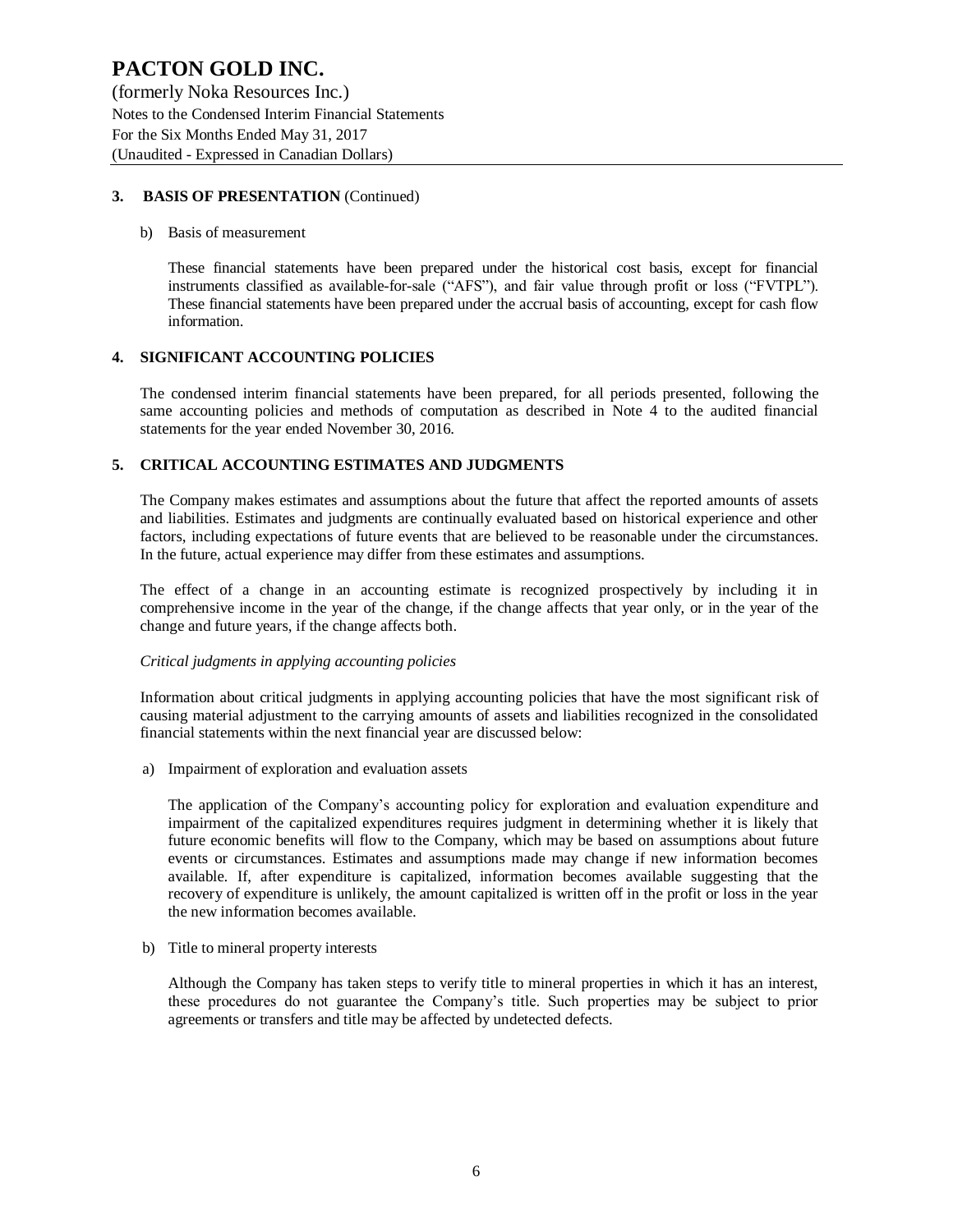(formerly Noka Resources Inc.) Notes to the Condensed Interim Financial Statements For the Six Months Ended May 31, 2017 (Unaudited - Expressed in Canadian Dollars)

### **5. CRITICAL ACCOUNTING ESTIMATES** (Continued)

*Critical judgments in applying accounting policies* (continued)

#### c) Income taxes

Significant judgment is required in determining the provision for income taxes. There are many transactions and calculations undertaken during the ordinary course of business for which the ultimate tax determination is uncertain. The Company recognizes liabilities and contingencies for anticipated tax audit issues based on the Company's current understanding of the tax law. For matters where it is probable that an adjustment will be made, the Company records its best estimate of the tax liability including the related interest and penalties in the current tax provision. Management believes they have adequately provided for the probable outcome of these matters; however, the final outcome may result in a materially different outcome than the amount included in the tax liabilities.

In addition, the Company recognizes deferred tax assets relating to tax losses carried forward to the extent that it is probable that taxable profit will be available against which a deductible temporary difference can be utilized. This is deemed to be the case when there are sufficient taxable temporary differences relating to the same taxation authority and the same taxable entity which are expected to reverse in the same year as the expected reversal of the deductible temporary difference, or in years into which a tax loss arising from the deferred tax asset can be carried back or forward. However, utilization of the tax losses also depends on the ability of the taxable entity to satisfy certain tests at the time the losses are recouped.

d) Going concern

The assessment of the Company's ability to continue as a going concern requires significant judgment. The financial statements have been prepared on the basis of accounting principles applicable to a going concern, as disclosed in Note 2.

#### *Key sources of estimation uncertainty*

The following are key assumptions concerning the future and other key sources of estimation uncertainty that have a significant risk of resulting in material adjustments to the financial statements.

a) Decommissioning liabilities

Rehabilitation provisions have been created based on the Company's internal estimates. Assumptions, based on the current economic environment, have been made which management believes are a reasonable basis upon which to estimate the future liability. These estimates take into account any material changes to the assumptions that occur when reviewed regularly by management. Estimates are reviewed annually and are based on current regulatory requirements. Significant changes in estimates of contamination, restoration standards and techniques will result in changes to provisions from year to year. Actual rehabilitation costs will ultimately depend on future market prices for the rehabilitation costs which will reflect the market condition at the time the rehabilitation costs are actually incurred. The final cost of the currently recognized rehabilitation provisions may be higher or lower than currently provided for. As at May 31, 2017, the Company has no known rehabilitation requirements and accordingly, no provision has been made.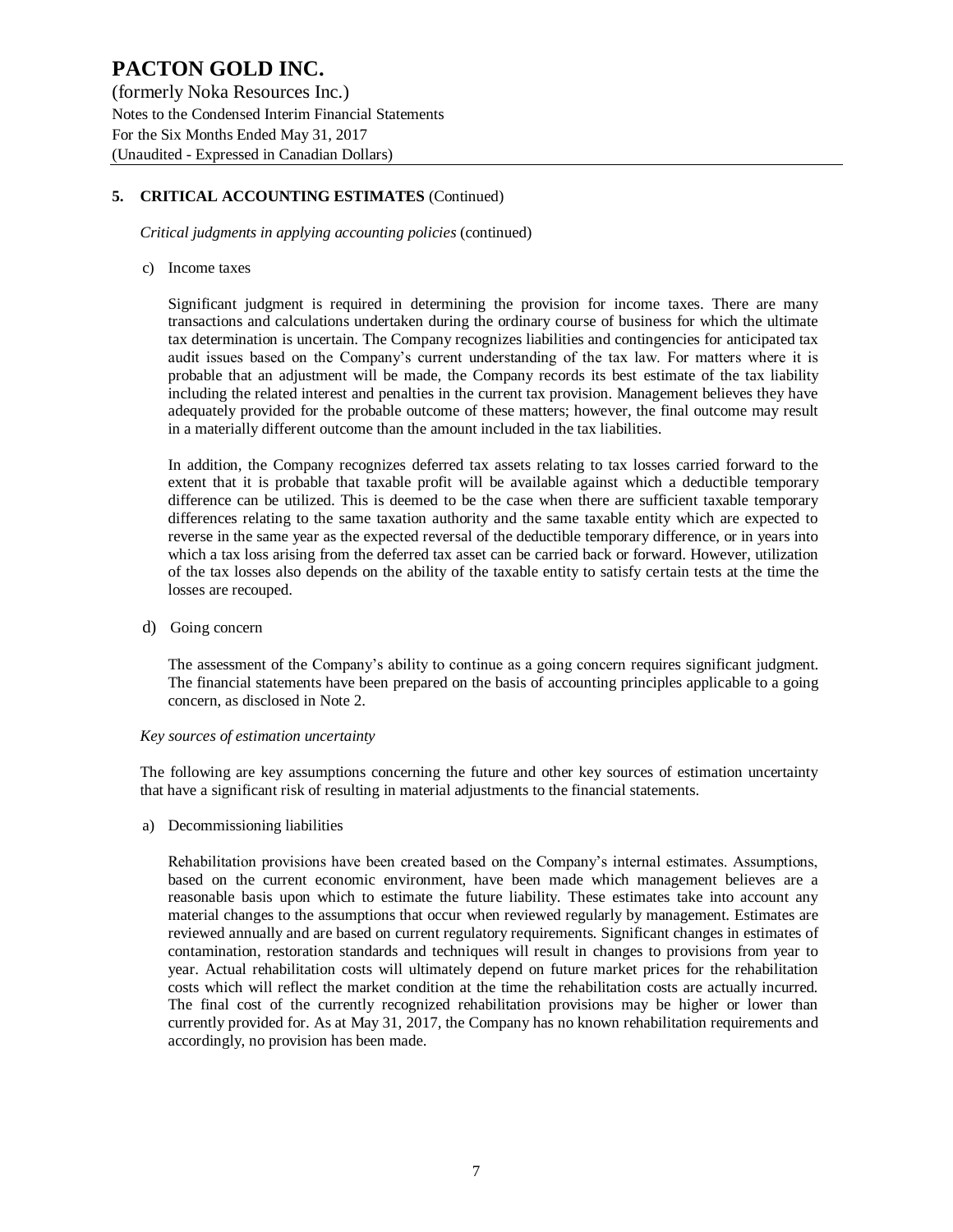(formerly Noka Resources Inc.) Notes to the Condensed Interim Financial Statements For the Six Months Ended May 31, 2017 (Unaudited - Expressed in Canadian Dollars)

### **5. CRITICAL ACCOUNTING ESTIMATES** (Continued)

*Key sources of estimation uncertainty* (continued)

#### b) Share-based payments

The Company measures the cost of equity-settled transactions with employees by reference to the fair value of the equity instruments at the date at which they are granted. Estimating fair value for sharebased payment transactions requires determining the most appropriate valuation model, which is dependent on the terms and conditions of the grant. This estimate also requires determining the most appropriate inputs to the valuation model including the expected life of the stock option, volatility and dividend yield and making assumptions about them. The assumptions and models used for estimating fair value for share-based payment transactions are disclosed in note 10.

#### **6. FINANCIAL INSTRUMENTS**

Financial instruments are agreements between two parties that result in promises to pay or receive cash or equity instruments. The Company classifies its financial instruments as follows: cash is classified as financial assets at FVTPL; receivables as loans and receivables; and accounts payable and accrued liabilities and loans payable as other financial liabilities, which are measured at amortized cost. The carrying value of these instruments approximates their fair values due to their short term to maturity.

The following table sets forth the Company's financial assets measured at fair value by levels within the fair value hierarchy:

| May 31, 2017             | <b>Level 1</b> | Level 2                        | Level 3            | <b>Total</b> |
|--------------------------|----------------|--------------------------------|--------------------|--------------|
| Cash                     | 111,642        | \$<br>$\overline{\phantom{0}}$ | <b>S</b><br>$\sim$ | 111,642      |
| <b>November 30, 2016</b> | <b>Level 1</b> | <b>Level 2</b><br>Level 3      |                    | <b>Total</b> |
| Cash                     | 20.142<br>S    | S<br>$\overline{\phantom{0}}$  | \$.<br>۰           | 20,142       |

The Company has exposure to the following risks from its use of financial instruments:

- Credit risk;
- Liquidity risk; and
- Market risk.
- a) Credit risk

Credit risk is the risk that one party to a financial instrument will cause a financial loss for the other party by failing to discharge an obligation. The Company manages credit risk, in respect of cash, by placing at major Canadian financial institutions. The Company has minimal credit risk.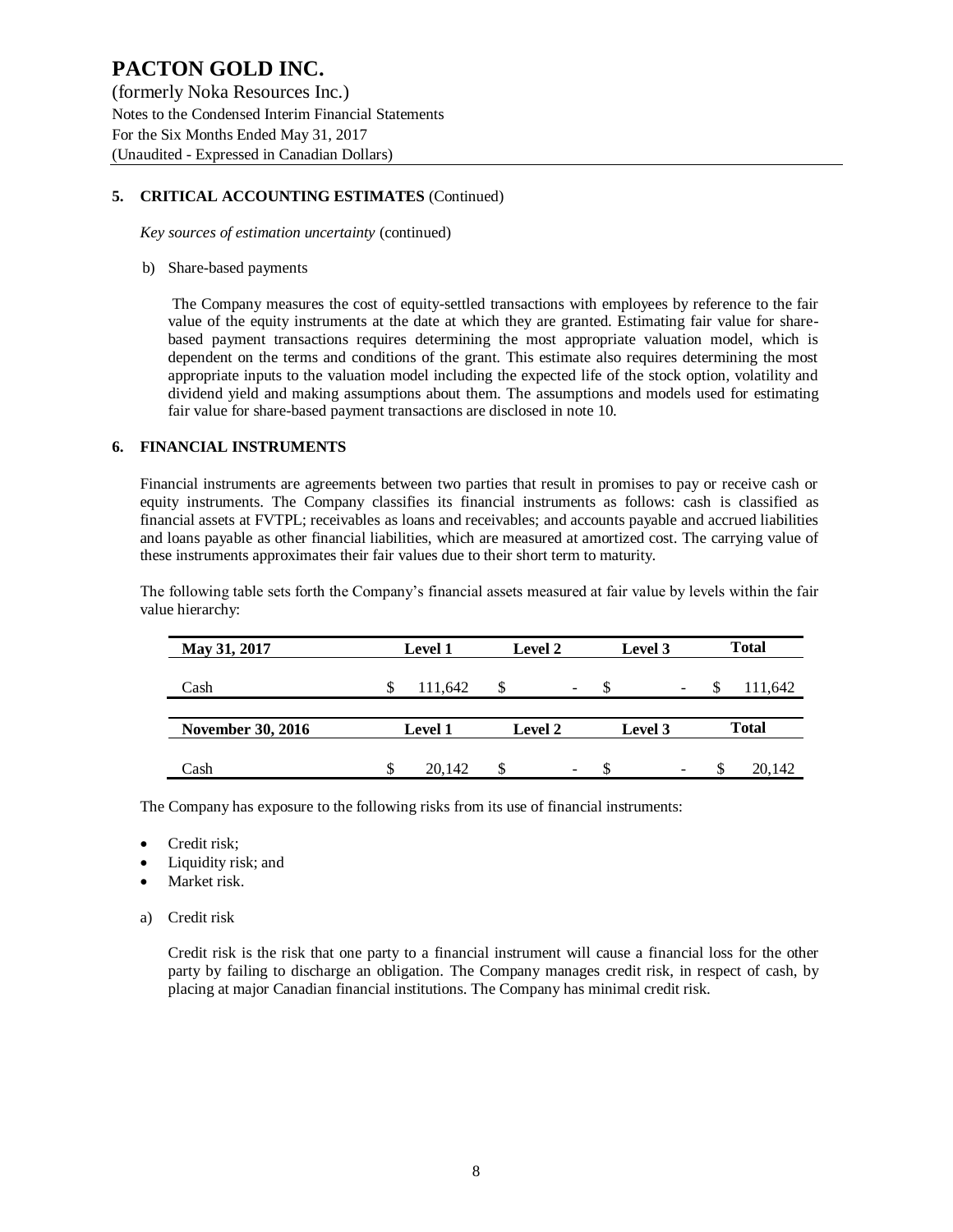(formerly Noka Resources Inc.) Notes to the Condensed Interim Financial Statements For the Six Months Ended May 31, 2017 (Unaudited - Expressed in Canadian Dollars)

### **6. FINANCIAL INSTRUMENTS** (Continued)

b) Liquidity risk

Liquidity risk is the risk that the Company will not be able to meet its financial obligations as they fall due. The Company's approach to managing liquidity is to ensure, as far as possible, that it will always have sufficient liquid funds to meet its liabilities when due, under both normal and stressed conditions, without incurring unacceptable losses or risking damage to the Company's reputation. The contractual financial liabilities of the Company as of May 31, 2017 equal \$364,167 (November 30, 2016 - \$274,041). All of the liabilities presented as accounts payable are due within 30 days of May 31, 2017. The cash available is not sufficient to meet the Company's financial obligations at period end.

c) Market risk

Market risk is the risk that changes in market prices, such as foreign exchange rates and interest rates will affect the Company's income or the value of its holdings of financial instruments. The objective of market risk management is to manage and control market risk exposures within acceptable parameters, while optimizing the return on capital.

- *i) Currency risk* The Company has no funds held in a foreign currency and as a result is not exposed to significant currency risk on its financial instruments at year-end.
- *ii) Interest rate risk -* Interest rate risk is the risk that future cash flows will fluctuate as a result of changes in market interest rates. Interest earned on cash and cash equivalents is at nominal interest rates and, therefore, the Company does not consider interest rate risk to be significant. The Company has no interest-bearing financial liabilities.
- *iii) Other price risk -* Other price risk is the risk that the fair value or future cash flows of a financial instrument will fluctuate due to changes in market prices, other than those arising from interest rate risk. The Company is not exposed to significant other price risk.
- d) Capital management

.

The Company considers its capital to be comprised of shareholders' equity.

The Company manages the capital structure and makes adjustments to it in light of changes in economic conditions and the risk characteristics of the underlying assets. To maintain or adjust the capital structure, the Company may attempt to issue new shares. Although the Company has been successful at raising funds in the past through the issuance of capital stock, it is uncertain whether it will continue this method of financing due to the current difficult market conditions.

In order to facilitate the management of its capital requirements, the Company prepares expenditure budgets that are updated as necessary depending on various factors, including successful capital deployment and general industry conditions.

Management reviews the capital structure on a regular basis to ensure that the above objectives are met. There have been no changes to the Company's approach to capital management during the six months ended May 31, 2017. The Company is not subject to externally imposed capital requirements.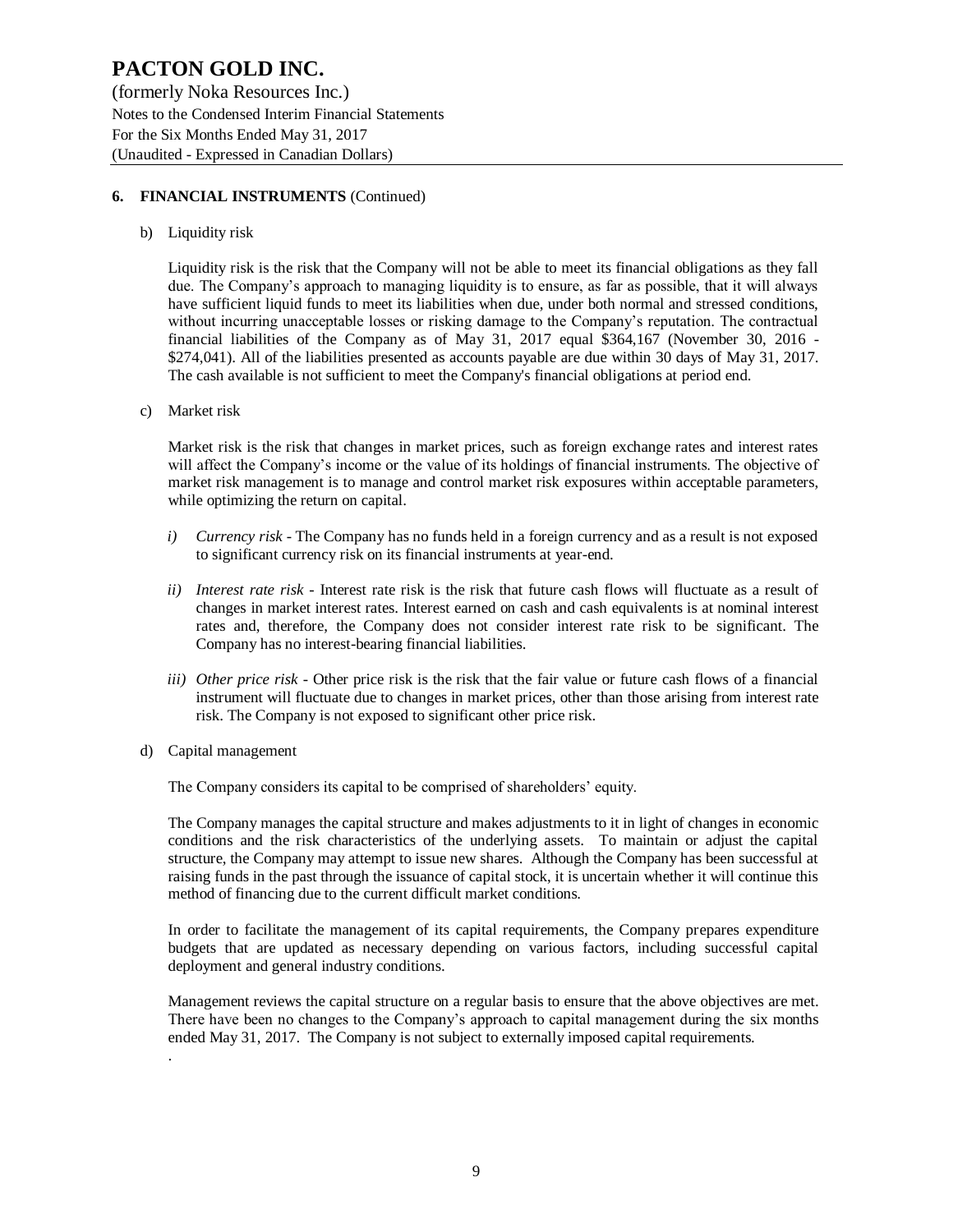(formerly Noka Resources Inc.) Notes to the Condensed Interim Financial Statements For the Six Months Ended May 31, 2017 (Unaudited - Expressed in Canadian Dollars)

### **7. EQUIPMENT**

|                                                             | Furniture and<br>Equipment |
|-------------------------------------------------------------|----------------------------|
| Cost                                                        |                            |
| \$<br>Balance, November 30, 2015 and 2016, and May 31, 2017 | 7,717                      |
| Amortization                                                |                            |
| \$<br>Balance, November 30, 2015                            | 975                        |
| Amortization                                                | 1,348                      |
| Balance, November 30, 2016<br>Amortization                  | 2,323<br>539               |
| \$<br>Balance, May 31, 2017                                 | 2,862                      |
| \$<br>Net Book Value, November 30, 2015                     | 6,742                      |
| \$<br>Net Book Value, November 30, 2016                     | 5,394                      |
| \$<br>Net Book Value, May 31, 2017                          | 4,855                      |

### **8. EXPLORATION AND EVALUATION ASSETS**

a) Tully West Gold Property

On January 16, 2017, the Company entered into two option agreements to earn a 100% interest in the Tully West Gold Property, located in Ontario. Under the terms of the agreement, the Company must make cash payments and issue common shares of the Company as follows:

- Issue 1,300,000 common shares of the Company (issued on January 25, 2017 and valued at \$117,000) and pay \$25,000 (paid) within five days of approval by the TSX-V, which was received January 25, 2017;
- Issue 1,300,000 common shares of the Company and pay \$80,000 on or before January 25, 2018; and
- Issue 1,300,000 common shares of the Company and pay \$110,000 on or before January 25, 2019.

If the Company completes an equity financing for gross proceeds in excess of \$1,000,000 (excluding flow-through proceeds), the remaining option payments are due within ten days of closing of the equity financing.

The Company must also incur exploration expenditures as follows:

- \$250,000 on or before January 16, 2018;
- an additional \$500,000 on or before January 25, 2019; and
- an additional \$500,000 on or before January 25, 2020.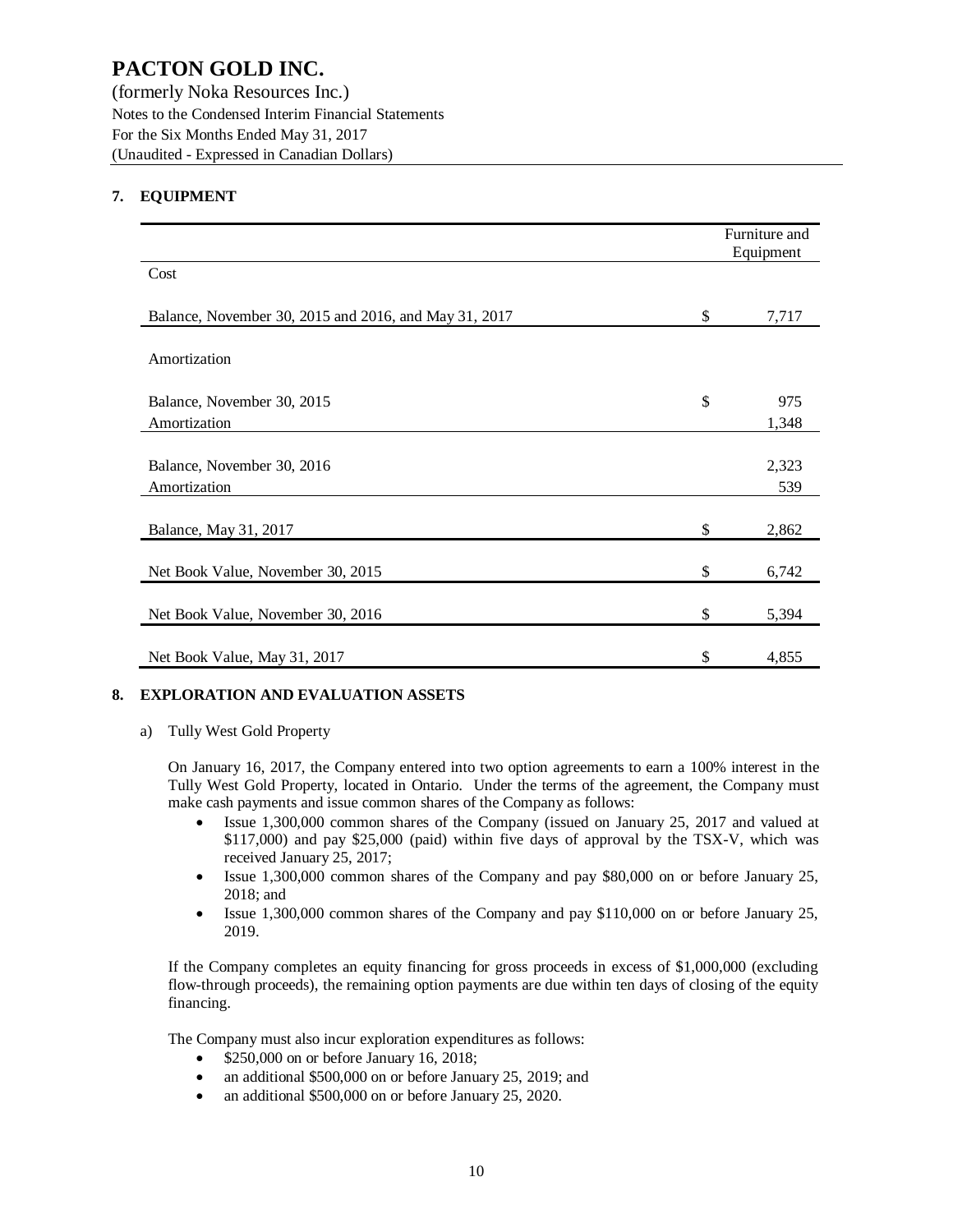(formerly Noka Resources Inc.) Notes to the Condensed Interim Financial Statements For the Six Months Ended May 31, 2017 (Unaudited - Expressed in Canadian Dollars)

### **8. EXPLORATION AND EVALUATION ASSETS** (Continued)

a) Tully West Gold Property (continued)

The vendors retain a 2.5% NSR, of which two-fifths (1%) can be repurchased by the Company for an aggregate \$1,000,000.

b) Birch Gold Project

On March 10, 2017, the Company entered into an option agreement to earn a 100% interest in the Birch Gold Property, located in Ontario. Under the terms of the agreement, the Company must make cash payments and issue common shares of the Company as follows:

- Issue 900,000 common shares of the Company within five days of approval by the TSX-V, which was received on March 22, 2017 (issued and valued at \$81,000);
- Pay \$75,000 by April 21, 2017 (paid);
- Issue 900,000 common shares of the Company and pay \$75,000 on or before March 22, 2018;
- Issue 900,000 common shares of the Company and pay \$75,000 on or before March 22, 2019;
- Issue 900,000 common shares of the Company and pay \$75,000 on or before March 22, 2020; and
- Issue 900,000 common shares of the Company and pay \$75,000 on or before March 22, 2021.

The Company must also incur exploration expenditures as follows:

- \$150,000 on or before March 22, 2018;
- an additional \$300,000 on or before March 22, 2019;
- an additional \$350,000 on or before March 22, 2020; and
- an additional \$500,000 on or before March 22, 2021.

The Property is subject to a 2% NSR.

On March 10, 2017, the Company entered into an option agreement to earn a 100% interest in the Uchi Gold Property, located in Ontario. Under the terms of the agreement, the Company must make cash payments and issue common shares of the Company as follows:

- Issue 250,000 common shares of the Company within five days of approval by the TSX-V, which was received on March 22, 2017 (issued and valued at \$22,500);
- Pay \$15,000 by April 21, 2017 (paid);
- Issue 250,000 common shares of the Company and pay \$15,000 on or before March 22, 2018;
- Issue 250,000 common shares of the Company and pay \$15,000 on or before March 22, 2019;
- Issue 250,000 common shares of the Company and pay \$15,000 on or before March 22, 2020; and
- Issue 250,000 common shares of the Company and pay \$15,000 on or before March 22, 2021.

The vendor retains a 2.5% NSR, of which two-fifths (1%) can be repurchased by the Company for an aggregate \$1,000,000 within 180 days of a public announcement of a positive feasibility study on the project.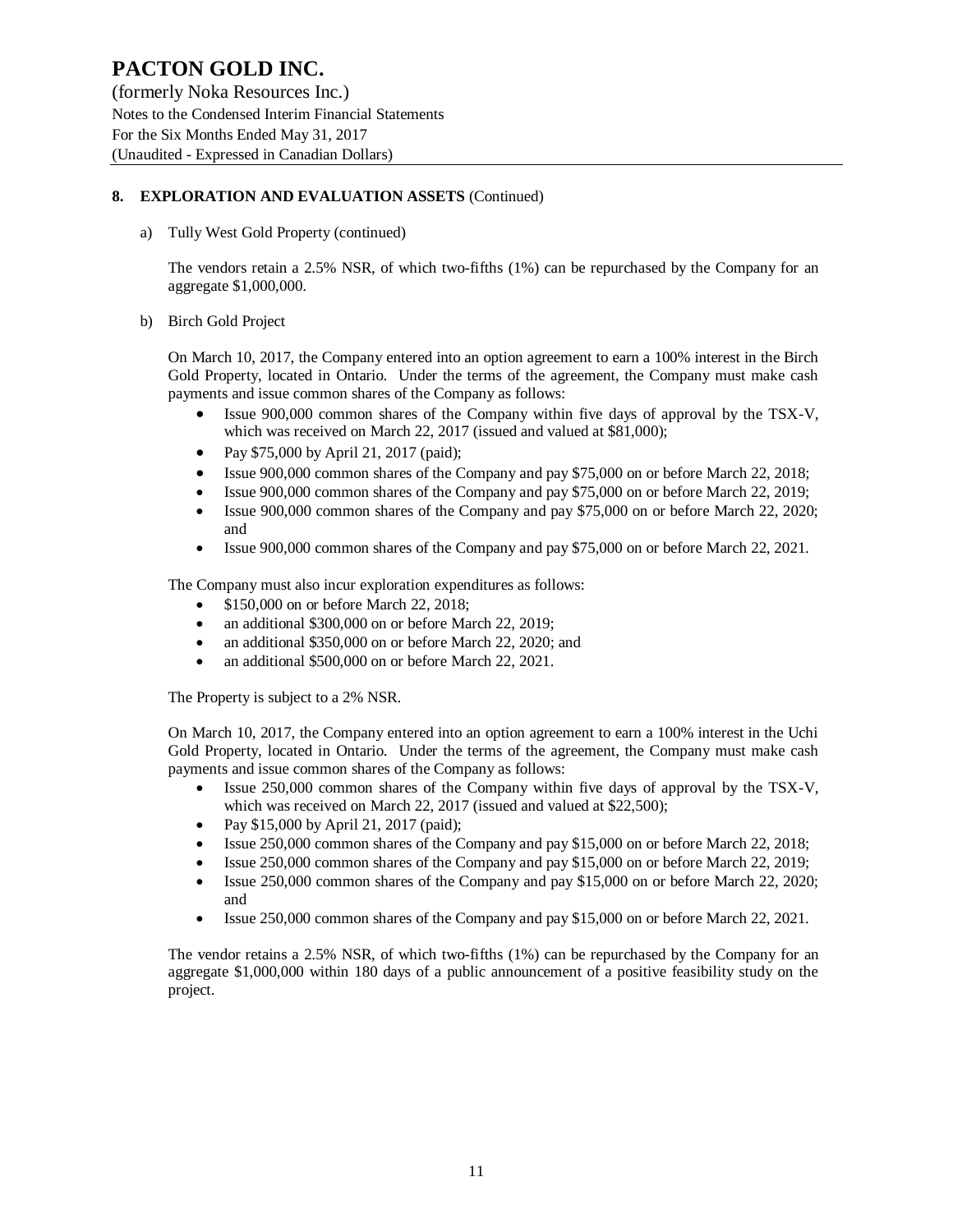(formerly Noka Resources Inc.) Notes to the Condensed Interim Financial Statements For the Six Months Ended May 31, 2017 (Unaudited - Expressed in Canadian Dollars)

### **8. EXPLORATION AND EVALUATION ASSETS** (Continued)

#### c) Red Lake Project

On May 10, 2017, the Company entered into an option agreement to earn a 100% interest in 34 mineral claims and 2 mineral patents in the Red Lake Mining District, located in Ontario. Under the terms of the agreement, the Company must make cash payments and issue common shares of the Company as follows:

- Issue 1,200,000 common shares of the Company (issued and valued at \$168,000) and pay \$75,000 (paid) within five days of approval by the TSX-V, which was received on May 19, 2017;
- Issue 1,000,000 common shares of the Company and pay \$75,000 on or before May 19, 2018;
- Issue 1,000,000 common shares of the Company and pay \$75,000 on or before May 19, 2019; and
- Issue 1,000,000 common shares of the Company and pay \$75,000 on or before May 19, 2020.

The vendor retains a NSR varying from 0.25% to 2.25%, of which one-half can be repurchased by the Company, at a rate of \$250,000 per 0.25%.

On May 23, 2017, the Company entered into an option agreement to earn a 100% interest in 14 mineral claims in the Red Lake Mining District, located in Ontario. Under the terms of the agreement, the Company must make cash payments and issue common shares of the Company as follows:

- Issue 300,000 common shares of the Company (issued and valued at \$42,000) and pay \$16,000 (paid) within five days of approval by the TSX-V, which was received on May 26, 2017;
- Pay \$12,000 on or before May 26, 2018;
- Pay \$16,000 on or before May 26, 2019; and
- Pay \$26,000 on or before May 26, 2020.

The claims are subject to an underlying 2% NSR.

On May 23, 2017, the Company entered into an additional option agreement to earn a 100% interest in 30 additional mineral claims in the Red Lake Mining District, located in Ontario. Under the terms of the agreement, the Company must make cash payments and issue common shares of the Company as follows:

- Issue 2,500,000 common shares of the Company within five days of approval by the TSX-V, which was received on May 26, 2017 (issued and valued at \$350,000);
- Pay \$100,000 on or before May 26, 2018; and
- Pay \$150,000 on or before May 26, 2019.

The vendors retain a 2.5% NSR, of which two-fifths (1%) can be repurchased by the Company for \$1,500,000.

d) Duxbury Property

On June 28, 2016, and as amended March 10, 2017, the Company entered into an option agreement to acquire a 100% interest in the Duxbury Property, a lithium project in Quebec. Consideration for the option was the issuance of 1,000,000 common shares to the optionor within five days of acceptance of the transaction by the TSX-V (issued on July 5, 2016 and valued at \$130,000).

The vendor retains a 2% NSR, of which the Company may re-purchase one-half (1%) for \$1,000,000.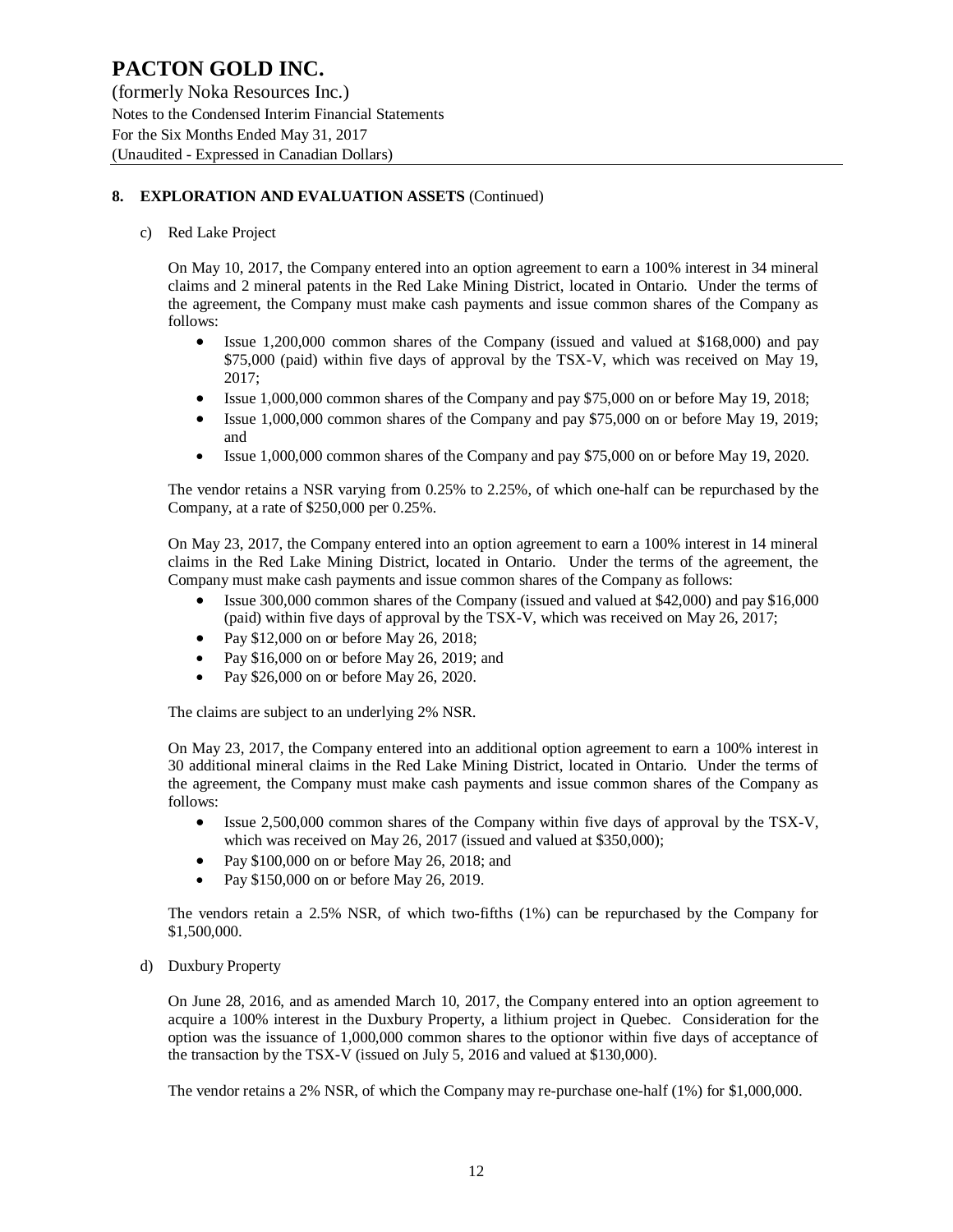(formerly Noka Resources Inc.) Notes to the Condensed Interim Financial Statements For the Six Months Ended May 31, 2017 (Unaudited - Expressed in Canadian Dollars)

### **8. EXPLORATION AND EVALUATION ASSETS** (Continued)

e) Lincoln Property

On April 21, 2016, and as amended June 15, 2016, the Company entered into an option agreement to acquire a 100% interest in the Lincoln Property, a lithium project in Nevada. Consideration for the option is as follows:

- issuance of 1,500,000 common shares to the optionor upon acceptance of the transaction by the TSX-V (issued on July 4, 2016 and valued at \$195,000); and
- cash payment of \$50,000 within five days of acceptance by the TSX-V (paid).

At November 30, 2016, the Company determined that the value of the Property was impaired. The Property was written down to \$100,000. On January 1, 2017, the Company reached an agreement to sell the Property for \$100,000. The purchaser was required to pay the \$100,000 by September 28, 2017. The repayment terms were amended on July 11, 2017 (see note 14).

f) Columbus Property

On November 20, 2015, the Company entered into an agreement to earn a 100% interest in the Columbus Property, located in the Big Smoky Valley, Esmeralda County, Nevada. Under the terms of the agreement, the Company was required to make cash payments and issue common shares of the Company as follows:

- Issue 3,200,000 common shares of the Company (issued on November 24, 2015 and valued at \$128,000);
- Pay \$100,000 on or before December 31, 2016;
- Pay \$150,000 on or before December 31, 2017; and
- Pay \$200,000 on or before December 31, 2018.

The Company was required to incur a minimum of \$1,000,000 in exploration expenditures by November 20, 2018. The vendors retained a 1% NSR on the Property, of which one-half (0.5%) could be repurchased by the Company for \$1,000,000.

At November 30, 2016, the Company determined it would not make the \$100,000 option payment due on December 31, 2016. Accordingly, the Property was written down to \$nil.

g) Carpenter Lake

On May 28, 2013, the Company entered into an agreement to acquire a 100% interest in 34 mineral claims located in the Athabasca Basin Region of Northern Saskatchewan. Consideration for the acquisition was the issuance of 200,000 common shares (issued and valued at \$380,000). The Company paid a finder's fee of 10,000 common shares (issued and valued at \$19,000).

The property is subject to a 5% NSR. The NSR may be reduced to a minimum of 2% at the option of either the vendors or the Company in exchange for the issuance of 100,000 common shares for each percentage point bought back ("the Royalty Buyback").

Pursuant to an amending agreement dated June 21, 2013, the Company agreed to file a National Instrument 43-101 Report on or before July 1, 2014 as a condition for approval from the TSX-V to exercise the Royalty Buyback. Failure to receive approval gives the vendors of the property the right to purchase the property for the sum of \$200,000 commencing on July 1, 2014 for a period of 180 days.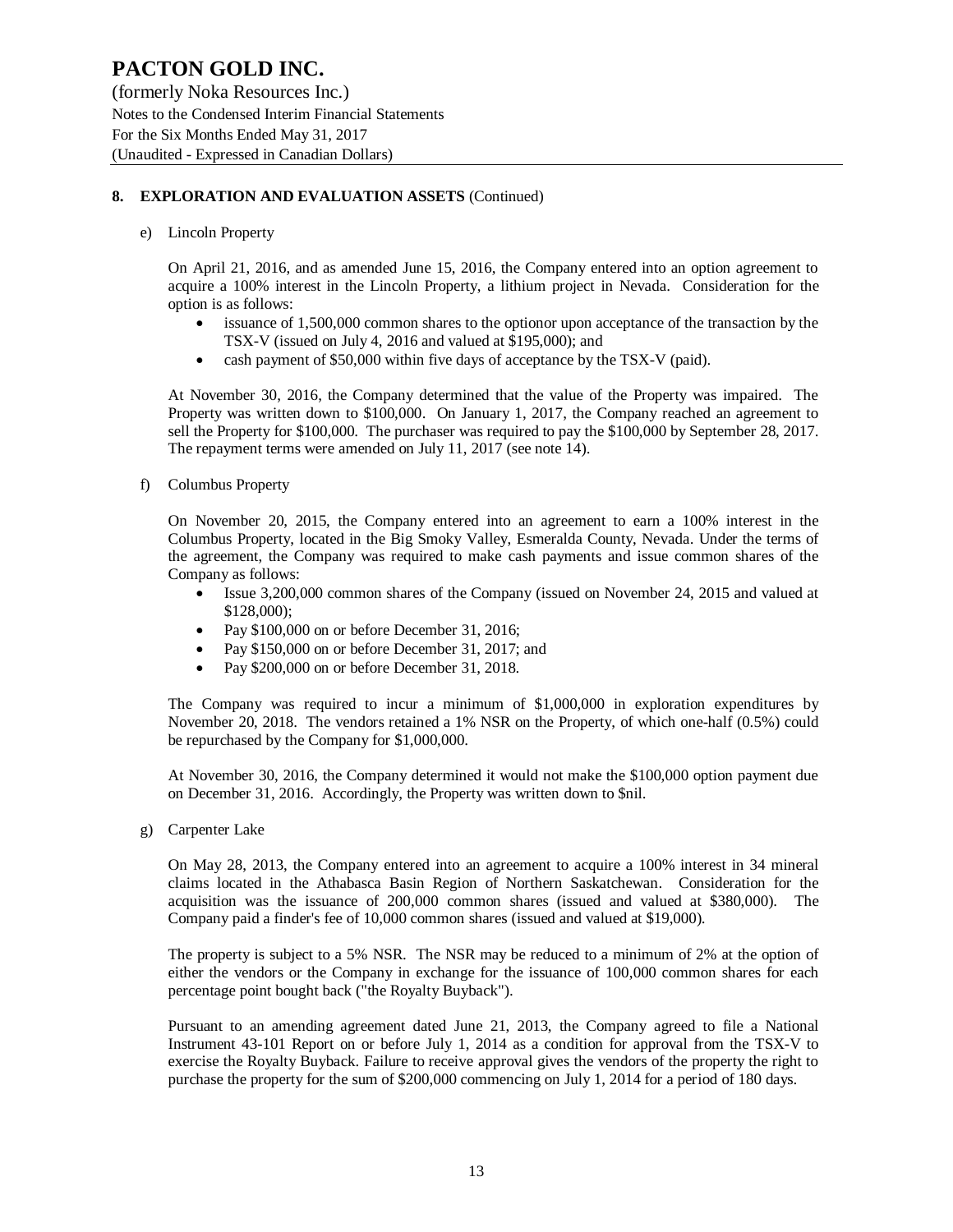(formerly Noka Resources Inc.) Notes to the Condensed Interim Financial Statements For the Six Months Ended May 31, 2017 (Unaudited - Expressed in Canadian Dollars)

### **8. EXPLORATION AND EVALUATION ASSETS** (Continued)

g) Carpenter Lake (continued)

On January 13, 2014, the Company granted an option to Alpha Exploration Inc. (TSX-V: AEX) ("Alpha") to earn a 60% interest in the Company's Clearwater/Carpenter Lake property. Under the terms of the agreement, Alpha must make cash and share payments as follows:

- Cash payment of \$12,500 upon approval of the agreement by the TSX-V (received);
- Issuance of 100,000 common shares within 10 days of approval by the TSX-V (received and valued at \$59,000);
- Cash payment of \$12,500 and issuance of 100,000 common shares on the first anniversary of approval by the TSX-V:
- Cash payment of \$12,500 and issuance of 100,000 common shares on the second anniversary of approval by the TSX-V; and
- Cash payment of \$12,500 and issuance of 100,000 common shares on the third anniversary of approval by the TSX-V.

Alpha must also incur a total of \$1,250,000 in exploration expenditures on the property as follows:

- \$250,000 by the first anniversary of approval by the TSX-V;
- a further \$250,000 by the second anniversary of approval by the TSX-V; and
- a further \$750,000 by the third anniversary of approval by the TSX-V.

On November 6, 2014, Alpha provided the Company with its Notice of Exercise on the option to earn a 60% interest in the Clearwater/Carpenter Lake Property. The Company received the \$37,500 in cash payments due from the first through third anniversaries and the 300,000 common shares (valued at \$27,000). A joint venture was formed between Alpha (60%) and Pacton (40%) for the further development of the property, with Alpha serving as the operator.

Presently, the property is subject to a NSR of 2%, which is owed to the original vendors (the "Underlying NSR"). The Underlying NSR rate was reduced from 5% to 2% by Pacton through the issuance of 300,000 common shares of the Company on October 27, 2014 (valued at \$90,000).

At November 30, 2016, the Company determined that the value of the Property was impaired due to a lack of recent exploration work by Alpha (now ALX). The Property was written down to \$226,000, which is based on the Company's estimated percentage of the Property. Management intends to further explore the Property either on its own or in partnership with ALX.

h) Lodge Pole

On April 15, 2014, the Company entered into two option agreements to earn a 100% interest in the Lodge Pole Point Project, located in the Athabasca Region of Northern Saskatchewan. The terms of the agreements were revised on April 10, 2015 and July 27, 2016. Under the terms of the revised agreements, the Company was required to make cash payments and issue common shares of the Company as follows:

- Issue 600,000 common shares of the Company (issued on April 24, 2014 and valued at \$600,000);
- Pay  $$50,000$  on or before April 15, 2015 (paid);
- Pay \$20,000 on or before December 1, 2016; and
- Pay \$20,000 annually, beginning on April 1, 2017, as non-refundable advance NSR royalty payments.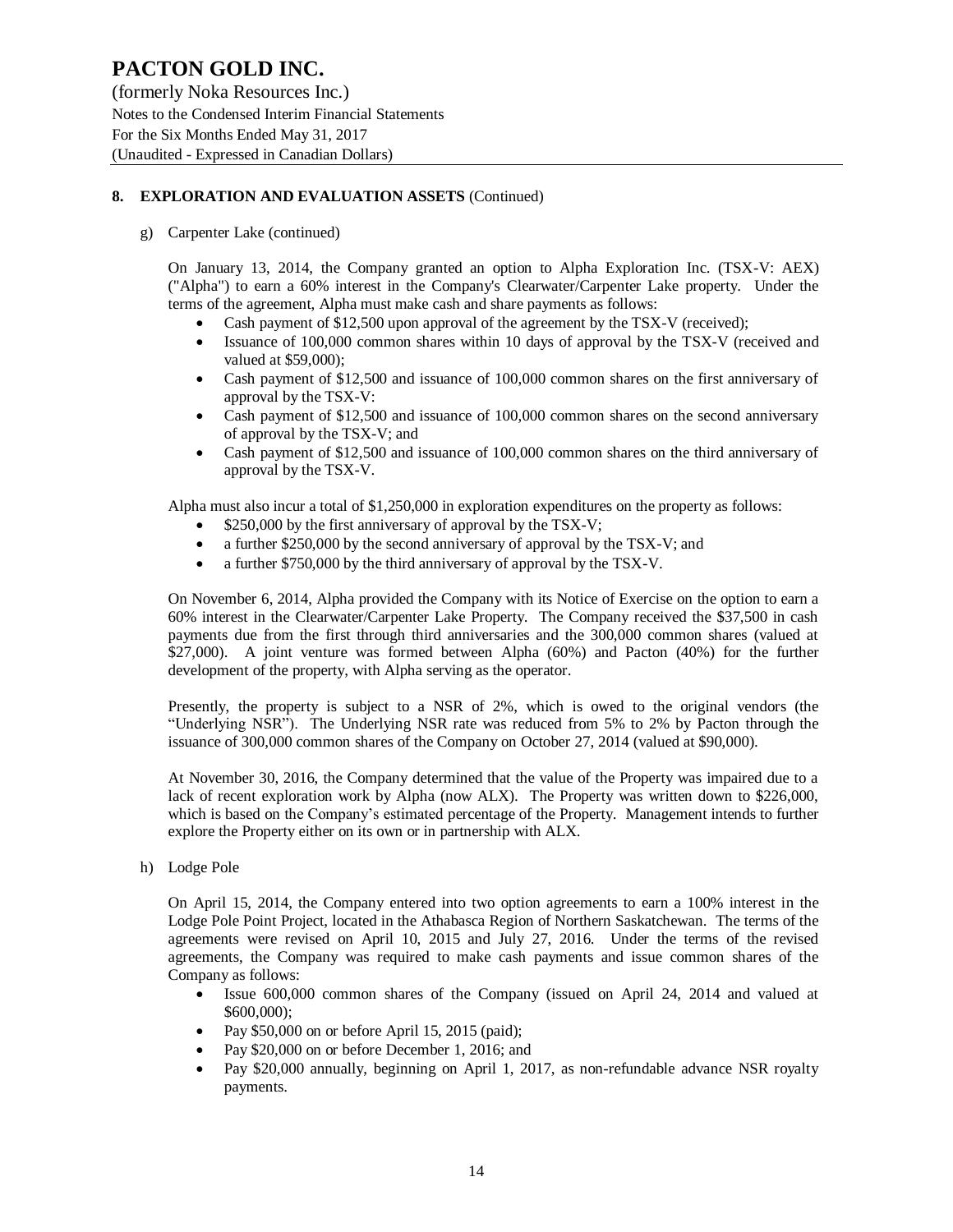(formerly Noka Resources Inc.) Notes to the Condensed Interim Financial Statements For the Six Months Ended May 31, 2017 (Unaudited - Expressed in Canadian Dollars)

### **8. EXPLORATION AND EVALUATION ASSETS** (Continued)

h) Lodge Pole (continued)

The vendors retained a 1% NSR on the Property, of which half (0.5%) could be repurchased by the Company for an aggregate \$3,000,000.

At November 30, 2016, the Company determined it would not make the \$20,000 option payment due on December 1, 2016. Accordingly, the Property was written down to \$nil.

i) Corning Creek

On April 20, 2011 (amended December 31, 2011) the Company entered into an option agreement to acquire a 100% interest in the mineral claims comprising the Corning Creek Property, except for mineral claim 831925, subject to a 2% NSR. Consideration for the option was as follows:

- Cash payment of \$35,000 (paid) within 10 days of the Company's shares being listed on the TSX-V (July 17, 2012); and
- Issuance 20,000 common shares (issued and valued at \$40,000).

The Company has the sole and exclusive option to purchase the NSR at a purchase price of \$1,000,000 for each percentage point bought back during the five-year period commencing from the date upon which the property is put into commercial production.

On June 29, 2011, the Company entered into an option agreement to earn a 100% interest in mineral claim 831925 which forms part of the Corning Creek Property. Consideration for the option was a cash payment of \$5,000 (paid) within 10 days of the Company's share being listed on the TSX-V.

The option agreement is subject to a 3% NSR. The Company can acquire the first 2% of the NSR by paying \$500,000 for each percentage point bought back. The final 1% can be purchased, for a negotiated amount, after commercial production commences.

During the year ended November 30, 2014, the Corning Creek Property was deemed to be impaired and written down to \$1.

j) Flow-through shares

At May 31, 2017, the Company had a remaining commitment to incur exploration expenditures in relation to its flow-through share financing of \$107,303.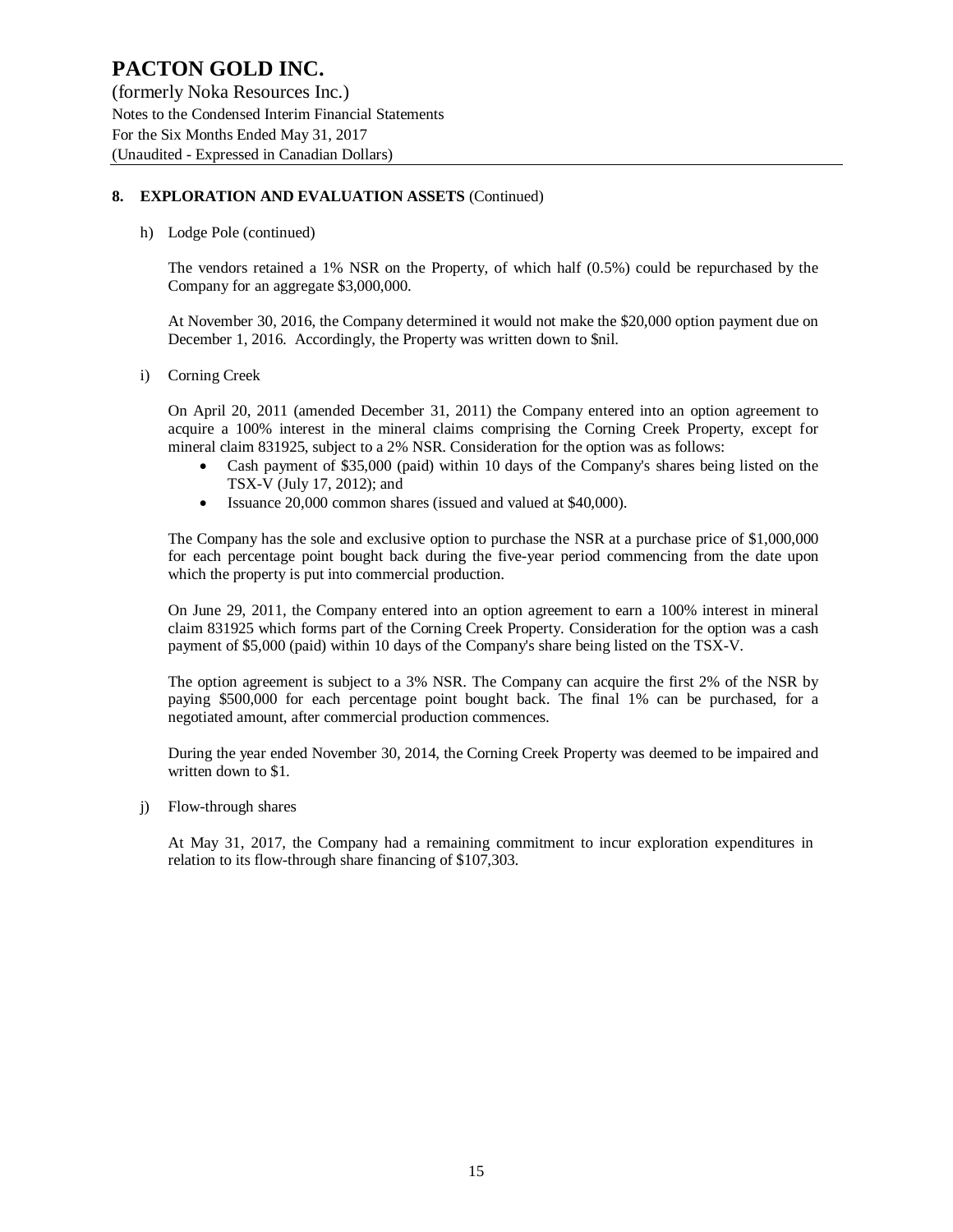(formerly Noka Resources Inc.) Notes to the Condensed Interim Financial Statements For the Six Months Ended May 31, 2017 (Unaudited - Expressed in Canadian Dollars)

### **8. EXPLORATION AND EVALUATION ASSETS** (Continued)

|                                   | <b>Tully West</b>    |    | <b>Birch</b> |    | <b>Red Lake</b>          |     | <b>Duxbury</b>           |        | Lincoln                  |     | <b>Columbus</b>          |     | Carpenter<br>Lake        | <b>Lodge Pole</b>        | Corning<br><b>Creek</b>  |      | <b>Total</b> |
|-----------------------------------|----------------------|----|--------------|----|--------------------------|-----|--------------------------|--------|--------------------------|-----|--------------------------|-----|--------------------------|--------------------------|--------------------------|------|--------------|
| Balance, November 30, 2015        | \$<br>$\blacksquare$ | \$ | $\sim 100$   | \$ | $\blacksquare$           | \$  |                          | $-$ \$ | $\blacksquare$           | \$  | 128,000                  | \$  | 416,695                  | 714,596                  | \$<br>$\mathbf{1}$       | - \$ | 1,259,292    |
| <b>Property Acquisition Costs</b> |                      |    |              |    |                          |     |                          |        |                          |     |                          |     |                          |                          |                          |      |              |
| Acquisition & Option Payments     |                      |    |              |    | $\overline{\phantom{a}}$ |     | 130,000                  |        | 245,000                  |     |                          |     |                          |                          | $\overline{\phantom{a}}$ |      | 375,000      |
| Claim Costs                       |                      |    |              |    | $\overline{\phantom{a}}$ |     | $\overline{\phantom{a}}$ |        | 21,943                   |     |                          |     | $\overline{\phantom{a}}$ |                          | $\overline{\phantom{a}}$ |      | 21,943       |
| <b>Total Acquisition Costs</b>    |                      |    |              |    |                          |     | 130,000                  |        | 266,943                  |     |                          |     |                          |                          |                          |      | 396,943      |
| <b>Property Exploration Costs</b> |                      |    |              |    |                          |     |                          |        |                          |     |                          |     |                          |                          |                          |      |              |
| Geological                        |                      |    |              |    |                          |     | 10,000                   |        | 15,025                   |     | 15,146                   |     |                          | 30,498                   |                          |      | 70,669       |
| Transportation                    |                      |    |              |    | $\sim$                   |     | 10,448                   |        | $\overline{\phantom{a}}$ |     |                          |     | $\sim$                   | $\overline{\phantom{a}}$ | $\sim$                   |      | 10,448       |
| <b>Total Exploration Costs</b>    |                      |    |              |    |                          |     | 20,448                   |        | 15,025                   |     | 15,146                   |     |                          | 30,498                   | $\blacksquare$           |      | 81,117       |
| Impairment                        |                      |    |              |    |                          |     |                          |        | (181,968)                |     | (143, 146)               |     | (190, 695)               | (745,094)                | $\blacksquare$           |      | (1,260,903)  |
| Balance, November 30, 2016        | $\sim$               |    |              |    | $\sim$                   |     | 150,448                  |        | 100,000                  | \$  |                          |     | 226,000                  | $\sim$                   | 1                        |      | 476,449      |
| <b>Property Acquisition Costs</b> |                      |    |              |    |                          |     |                          |        |                          |     |                          |     |                          |                          |                          |      |              |
| Acquisition & Option Payments     | 142,000              |    | 193,500      |    | 651,000                  |     |                          |        |                          |     |                          |     |                          |                          |                          |      | 986,500      |
| Claim Costs                       | 260                  |    | $\sim$       |    | $\overline{\phantom{a}}$ |     |                          |        |                          |     |                          |     |                          |                          | $\sim$                   |      | 260          |
| <b>Total Acquisition Costs</b>    | 142,260              |    | 193,500      |    | 651,000                  |     |                          |        |                          |     |                          |     |                          |                          | ÷,                       |      | 986,760      |
| <b>Property Exploration Costs</b> |                      |    |              |    |                          |     |                          |        |                          |     |                          |     |                          |                          |                          |      |              |
| Drilling                          | 83,390               |    |              |    |                          |     |                          |        |                          |     |                          |     |                          |                          |                          |      | 83,390       |
| Geological                        | 76,488               |    | 2,820        |    | 26,063                   |     |                          |        | $\overline{\phantom{a}}$ |     | $\overline{\phantom{a}}$ |     | $\overline{\phantom{a}}$ | $\overline{\phantom{a}}$ | $\overline{\phantom{a}}$ |      | 105,371      |
| <b>Total Exploration Costs</b>    | 159,878              |    | 2,820        |    | 26,063                   |     |                          |        |                          |     |                          |     |                          | $\overline{\phantom{a}}$ |                          |      | 188,761      |
| <b>Balance, May 31, 2017</b>      | 302,138              | S  | 196,320      | S  | 677,063                  | -\$ | 150,448                  | \$     | 100,000                  | -\$ | $\sim$                   | -\$ | 226,000                  | \$<br>$\sim$             | \$<br>$1 \quad$          |      | 1,651,970    |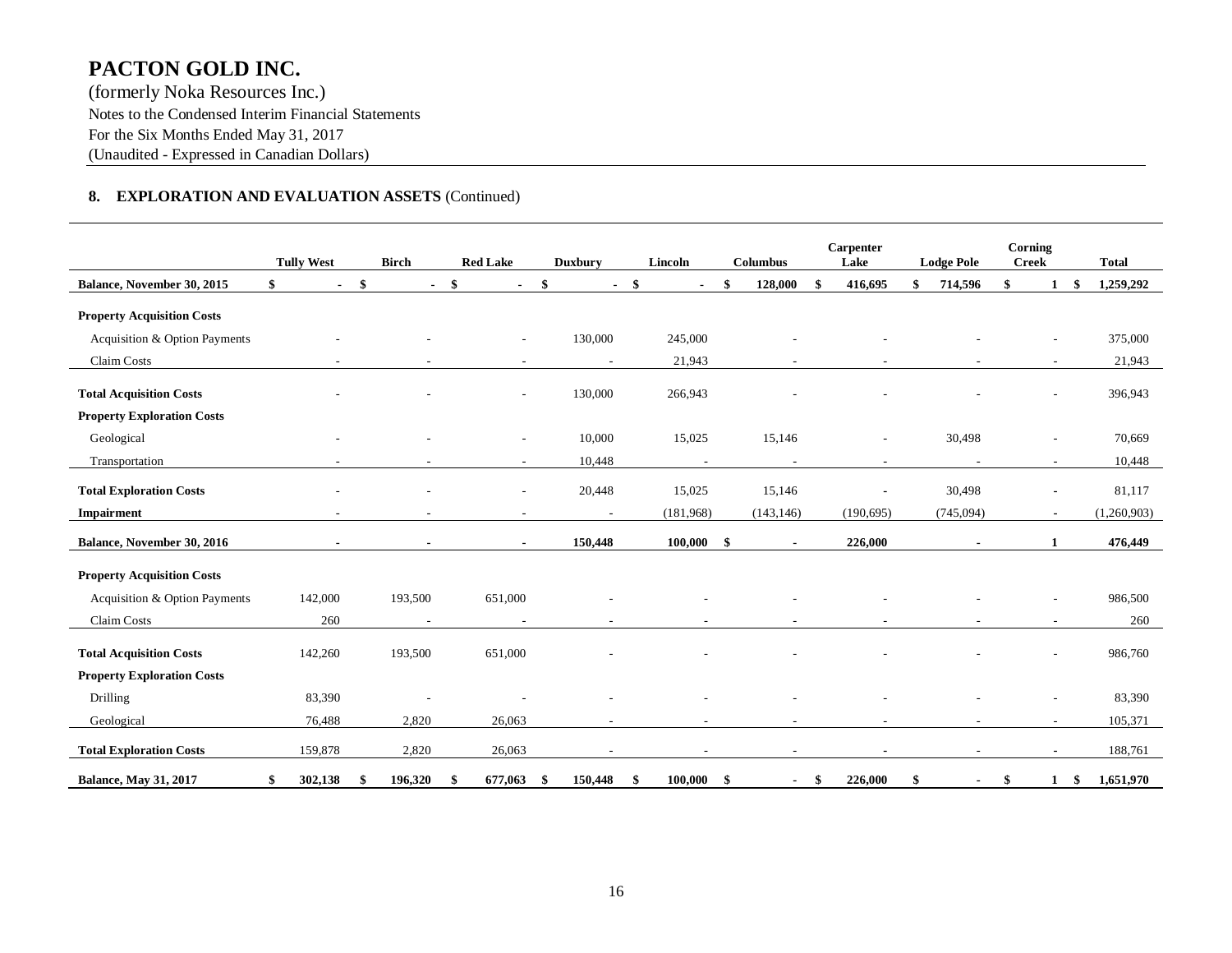(formerly Noka Resources Inc.) Notes to the Condensed Interim Financial Statements For the Six Months Ended May 31, 2017 (Unaudited - Expressed in Canadian Dollars)

### **9. LOANS PAYABLE**

At November 30, 2016, the Company had loans payable of \$14,000 due to a shareholder of the Company. The loan was unsecured and without interest or stated terms of repayment.

#### **10. CAPITAL STOCK**

a) Authorized

Unlimited number of common voting shares without par value

b) Issued

#### **During the six months ended May 31, 2017**

On December 29, 2016, the Company closed a private placement and issued 4,100,000 flow-through common shares at a price of \$0.05 per share for gross proceeds of \$205,000. The Company paid cash share issue costs of \$2,375.

On January 25, 2017, the Company issued 1,300,000 common shares valued at \$117,000 for the Tully West Project (note 8(a)).

On March 23, 2017, the Company issued 392,857 common shares valued at \$35,357 of the Company to companies controlled by a current and a former officer of the Company to settle accounts payable of \$27,500. The Company recorded a loss on settlement of accounts payable of \$7,857.

On March 23, 2017, the Company issued 1,150,000 common shares valued at \$103,500 for the Birch Gold Project (note 8(b)).

On April 18, 2017, the Company closed a private placement and issued 7,228,571 common shares at a price of \$0.07 per share for gross proceeds of \$506,000. The Company issued 28,000 common shares and paid \$14,770 in cash as finder's fees.

On May 23, 2017 and May 29, 2017, the Company issued 4,000,000 common shares valued at \$560,000 for the Red Lake Project (note 8(c)).

During the six months ended May 31, 2017, the Company received \$95,800 on the exercise of 958,000 stock options. The Company transferred \$68,936, the value of the stock options, from the share-based payment reserve to share capital upon exercise of the options. The average share price was \$0.10 when the stock options were exercised.

#### **During the year ended November 30, 2016**

On May 26, 2016, the Company closed a private placement for gross proceeds of \$700,720. The Company issued 5,839,333 units at a price of \$0.12 per unit. Each unit consists of one common share and one share purchase warrant. Each warrant entitles the holder to acquire one common share at a price of \$0.24 per share for a period of two years from the date of issuance. The Company paid finders' fees of \$47,178 and issued 393,147 agent's warrants with a value of \$46,183 (note 10(d)). Each agent's warrants entitles the holder to acquire one common share at a price of \$0.12 per share for a period of two years from the date of issuance. The Company also paid other cash share issue costs of \$4,869.

On July 4, 2016, the Company issued 1,500,000 common shares valued at \$195,000 for the Lincoln Property (note 8(e)).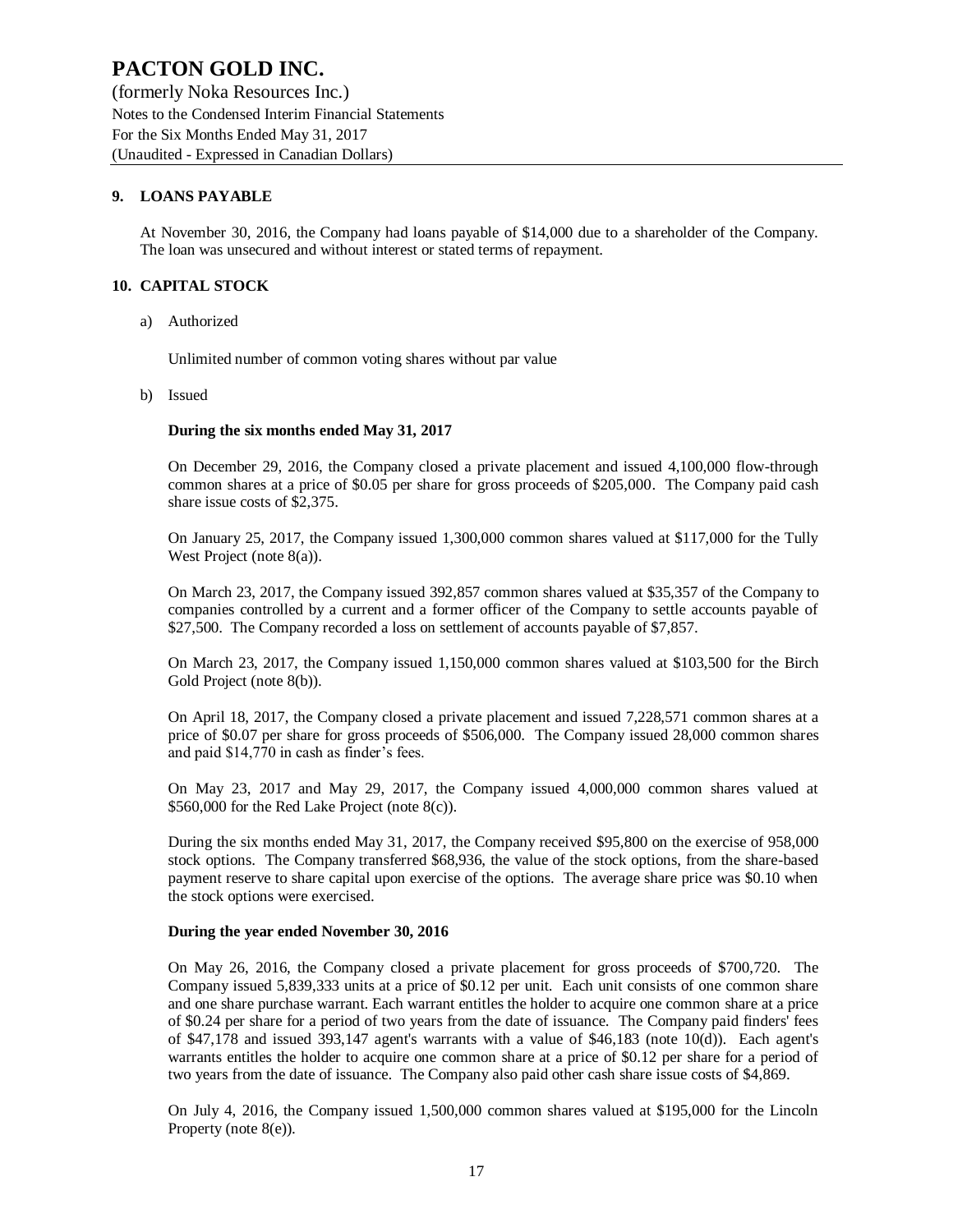(formerly Noka Resources Inc.) Notes to the Condensed Interim Financial Statements For the Six Months Ended May 31, 2017 (Unaudited - Expressed in Canadian Dollars)

#### **10. CAPITAL STOCK** (Continued)

b) Issued (continued)

On July 5, 2016, the Company issued 1,000,000 common shares valued at \$130,000 for the Duxbury Property (note 8(d)).

During the year ended November 30, 2016, the Company issued 3,351,000 common shares on the exercise of 3,351,000 stock options, for gross proceeds of \$214,730. The Company transferred \$110,958, the value of the stock options, from the share-based payment reserve to share capital upon exercise of the stock options. The average share price was \$0.08 when the stock options were exercised.

#### c) Warrants

Warrant transactions and the number of warrants outstanding are summarized as follows:

|                                  |           | <b>Six Months Ended</b><br>May 31, 2017 | <b>Year Ended</b><br><b>November 30, 2016</b> |                       |
|----------------------------------|-----------|-----------------------------------------|-----------------------------------------------|-----------------------|
|                                  |           | Weighted                                |                                               | Weighted              |
|                                  | Number of | Average                                 | Number of                                     | Average               |
|                                  | Warrants  | <b>Exercise Price</b>                   | Warrants                                      | <b>Exercise Price</b> |
| Outstanding, beginning of period | 5,839,333 | \$ 0.24                                 | 7,094,750                                     | \$0.48                |
| Issued                           |           |                                         | 5,839,333                                     | 0.24                  |
| Expired                          |           |                                         | (7,094,750)                                   | 0.48                  |
| Outstanding, end of period       | 5,839,333 | \$ 0.24                                 | 5,839,333                                     | \$0.24                |

The following warrants were outstanding and exercisable:

|                    | Weighted Average             |                |              |
|--------------------|------------------------------|----------------|--------------|
|                    | <b>Remaining Contractual</b> |                |              |
| <b>Expiry Date</b> | Life in Years                | Exercise Price | May 31, 2017 |
| May 26, 2018       | 0.99                         | \$ 0.24        | 5,839,333    |

#### d) Agent warrants

Agent warrant transactions and the number of warrants outstanding are summarized as follows:

|                                  |                       | <b>Six Months Ended</b><br>May 31, 2017 |                                              | <b>Year Ended</b><br><b>November 30, 2016</b> |
|----------------------------------|-----------------------|-----------------------------------------|----------------------------------------------|-----------------------------------------------|
|                                  | Number of<br>Warrants | Number of<br>Warrants                   | Weighted<br>Average<br><b>Exercise Price</b> |                                               |
| Outstanding, beginning of period | 393,147               | \$ 0.12                                 | 78,350                                       | \$1.90                                        |
| <b>Issued</b>                    | $\qquad \qquad$       |                                         | 393,147                                      | 0.12                                          |
| Expired                          | -                     |                                         | (78, 350)                                    | 1.90                                          |
| Outstanding, end of period       | 393.147               | \$ 0.12                                 | 393.147                                      | \$0.12                                        |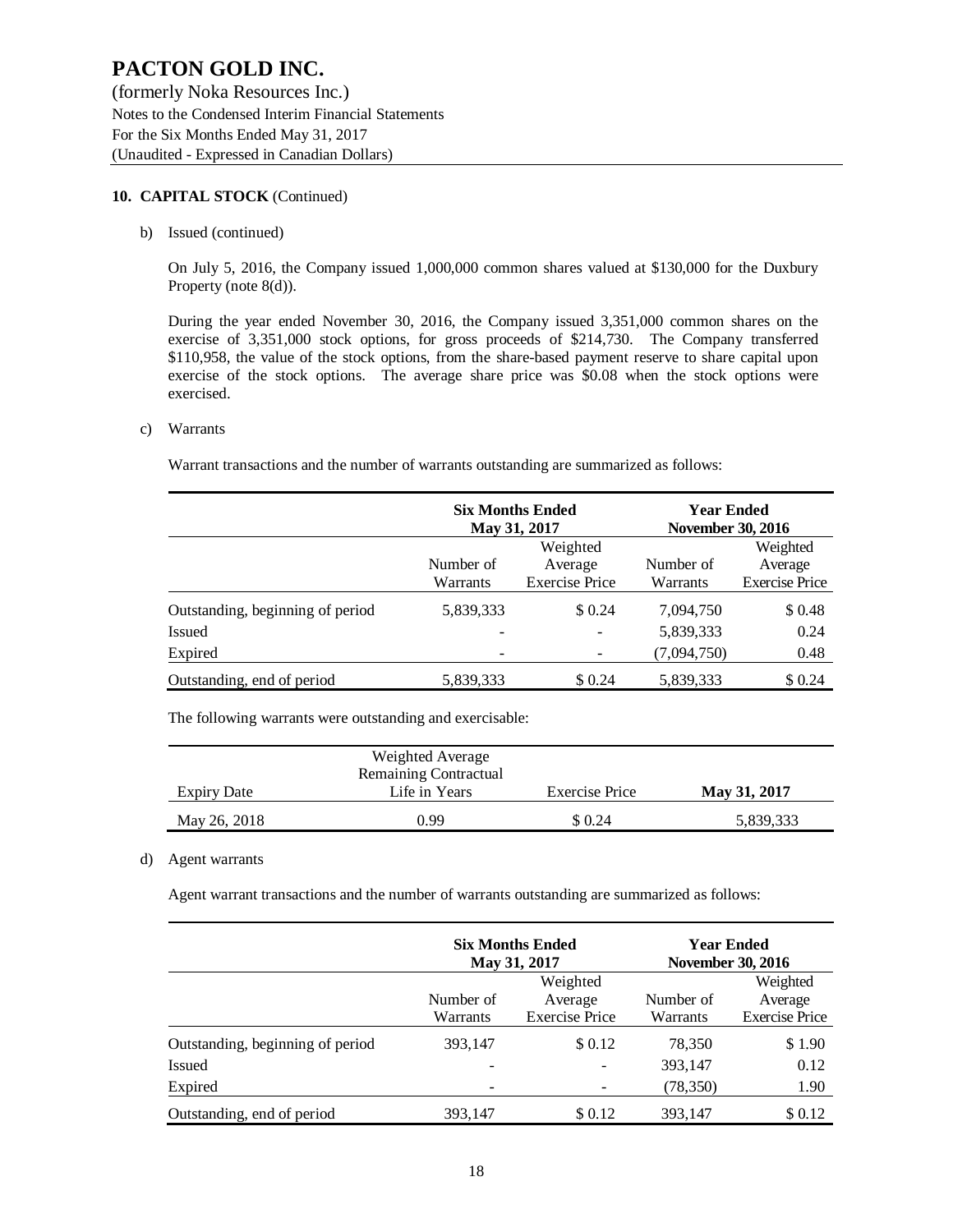(formerly Noka Resources Inc.) Notes to the Condensed Interim Financial Statements For the Six Months Ended May 31, 2017 (Unaudited - Expressed in Canadian Dollars)

#### **10. CAPITAL STOCK** (Continued)

#### d) Agent warrants (continued)

The following agent warrants were outstanding and exercisable:

|                    | Weighted Average      |                |              |
|--------------------|-----------------------|----------------|--------------|
|                    | Remaining Contractual |                |              |
| <b>Expiry Date</b> | Life in Years         | Exercise Price | May 31, 2017 |
| May 26, 2018       | 0.99                  | \$ 0.12        | 393.147      |

The Company applies the fair value method using the Black-Scholes option pricing model in accounting for its agent warrants granted. The fair value of each agent's warrant grant was calculated using the following weighted average assumptions:

|                                        | <b>Six Months Ended</b><br>May 31, 2017 | <b>Year Ended</b><br><b>November 30, 2016</b> |
|----------------------------------------|-----------------------------------------|-----------------------------------------------|
| Expected life (years)                  | N/A                                     | 2.00                                          |
| Risk-free interest rate                | N/A                                     | 0.62%                                         |
| Annualized volatility                  | N/A                                     | 143%                                          |
| Dividend yield                         | N/A                                     | N/A                                           |
| Stock price at grant date              | N/A                                     | \$0.16                                        |
| Exercise price                         | N/A                                     | \$0.12                                        |
| Weighted average grant date fair value | N/A                                     | \$0.12                                        |

Option pricing models require the input of highly subjective assumptions regarding volatility. The Company has used historical volatility to estimate the volatility of the share price.

During the year ended November 30, 2016, the Company transferred \$53,329 from the share-based payments reserve to deficit upon the expiry of 78,350 agent warrants.

e) Stock options

The Company has a stock option plan to grant incentive stock options to directors, officers, employees and consultants. Under the plan, the aggregate number of common shares which may be subject to option at any one time may not exceed 10% of the issued common shares of the Company as of that date including options granted prior to the adoption of the plan. Options granted may not exceed a term of 10 years, and the term will be reduced to one year following the date of death of the optionee. All options vest when granted unless otherwise specified by the Board of Directors.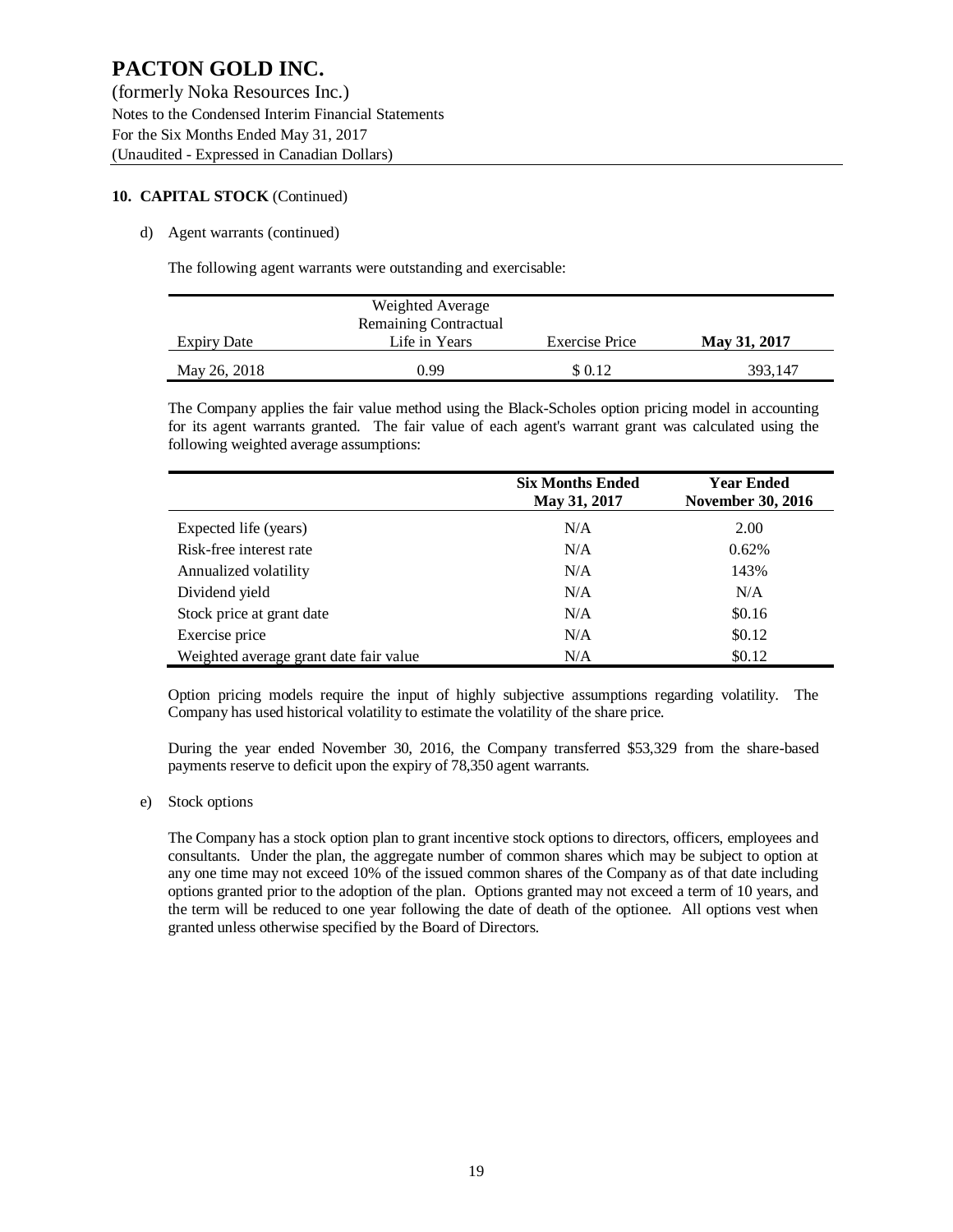(formerly Noka Resources Inc.) Notes to the Condensed Interim Financial Statements For the Six Months Ended May 31, 2017 (Unaudited - Expressed in Canadian Dollars)

### **10. CAPITAL STOCK** (Continued)

#### e) Stock options (continued)

Stock option transactions and the number of stock options outstanding are summarized as follows:

|                                  | <b>Six Months Ended</b><br>May 31, 2017 |          | <b>Year Ended</b><br><b>November 30, 2016</b> |          |  |
|----------------------------------|-----------------------------------------|----------|-----------------------------------------------|----------|--|
|                                  | Weighted                                |          |                                               | Weighted |  |
|                                  |                                         | Average  |                                               | Average  |  |
|                                  | Number of                               | Exercise | Number of                                     | Exercise |  |
|                                  | Options                                 | Price    | Options                                       | Price    |  |
| Outstanding, beginning of period | 3,539,000                               | \$ 0.10  | 1,290,000                                     | \$0.06   |  |
| Granted                          | 3,400,000                               | 0.12     | 5,834,000                                     | 0.09     |  |
| Exercised                        | 958,000                                 | 0.10     | (3,351,000)                                   | 0.06     |  |
| Expired                          | (804,000)                               | 0.12     | (234,000)                                     | 0.08     |  |
| Outstanding, end of period       | 5,177,000                               | \$0.11   | 3,539,000                                     | \$ 0.10  |  |

The following stock options were outstanding and exercisable at May 31, 2017:

|                    | <b>Weighted Average</b><br>Remaining<br>Contractual Life in |                       |             |             |
|--------------------|-------------------------------------------------------------|-----------------------|-------------|-------------|
| <b>Expiry Date</b> | Years                                                       | <b>Exercise Price</b> | Outstanding | Exercisable |
| March 15, 2018     | 0.79                                                        | \$0.085               | 1,000,000   | 1,000,000   |
| May 29, 2018       | 0.99                                                        | \$0.13                | 2,400,000   | 2,400,000   |
| September 7, 2018  | 1.27                                                        | \$0.10                | 1,777,000   | 1,777,000   |
|                    | 1.05                                                        | \$ 0.11               | 5,177,000   | 5,177,000   |

The Company applies the fair value method using the Black-Scholes option pricing model in accounting for its stock options granted. Accordingly, share-based payments of \$209,409 were recognized during the six months ended May 31, 2017 (year ended November 30, 2016 - \$341,127).

The fair value of each stock option granted was calculated using the following weighted average assumptions:

|                                        | <b>Six Months Ended</b><br>May 31, 2017 | <b>Year Ended</b><br><b>November 30, 2016</b> |  |  |
|----------------------------------------|-----------------------------------------|-----------------------------------------------|--|--|
| Expected life (years)                  | 1.00                                    | 1.53                                          |  |  |
| Risk-free interest rate                | 0.74%                                   | 0.57%                                         |  |  |
| Annualized volatility                  | 130%                                    | 150%                                          |  |  |
| Dividend yield                         | N/A                                     | N/A                                           |  |  |
| Stock price at grant date              | \$0.12                                  | \$0.09                                        |  |  |
| Exercise price                         | \$0.12                                  | \$0.09                                        |  |  |
| Weighted average grant date fair value | \$0.06                                  | \$0.06                                        |  |  |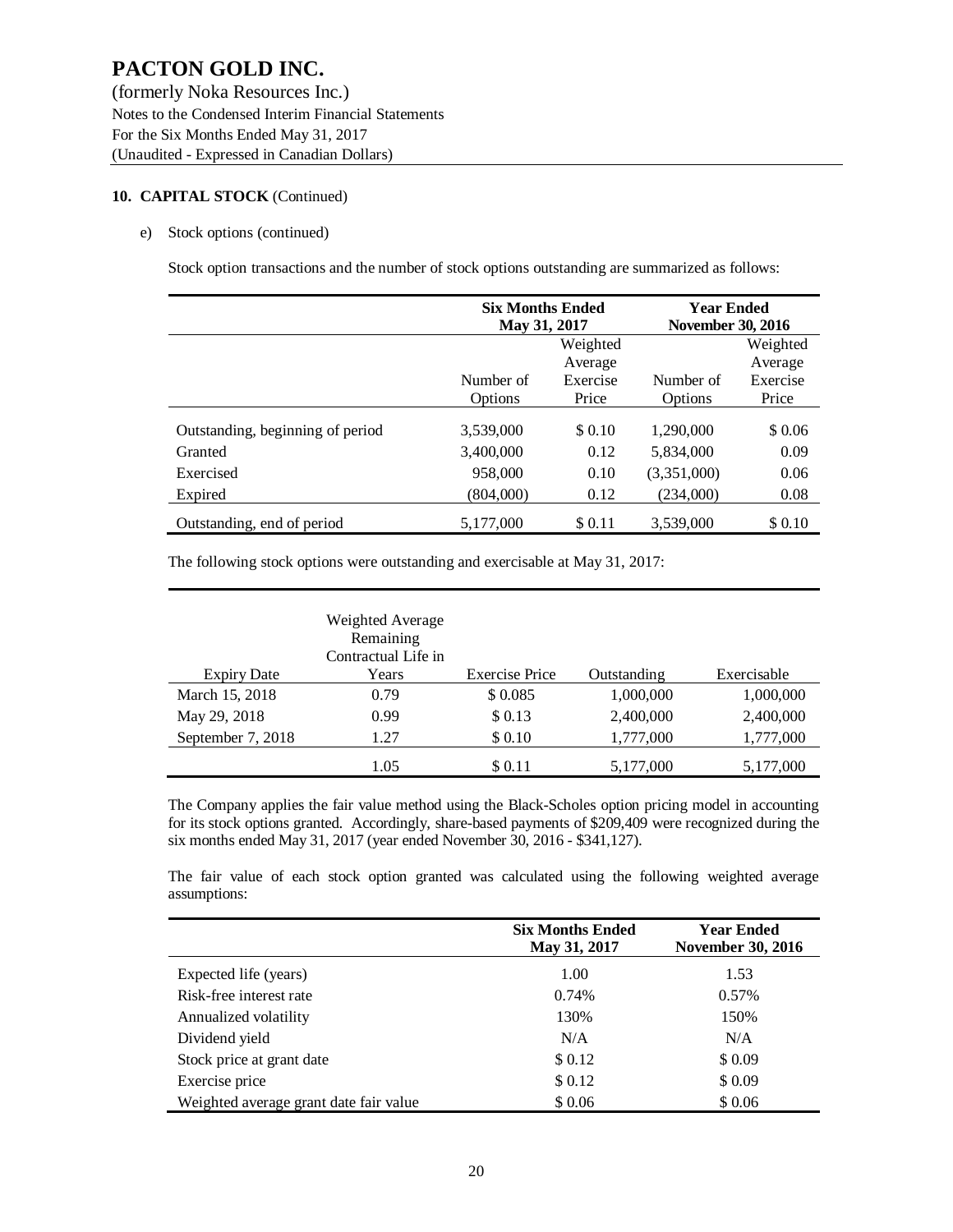(formerly Noka Resources Inc.) Notes to the Condensed Interim Financial Statements For the Six Months Ended May 31, 2017 (Unaudited - Expressed in Canadian Dollars)

#### **10. CAPITAL STOCK** (Continued)

#### e) Stock options (continued)

Option pricing models require the input of highly subjective assumptions regarding volatility. The Company has used historical volatility to estimate the volatility of the share price.

During the six months ended May 31, 2017, the Company transferred \$59,218 from the share-based payments reserve to deficit upon the expiry of 804,000 stock options granted to a consultant.

During the year ended November 30, 2016, the Company transferred \$9,837 from the share-based payments reserve to deficit upon the expiry of 234,000 stock options granted to a consultant.

#### **11. RELATED PARTY TRANSACTIONS**

These amounts of key management compensation are included in the amounts shown on the statements of comprehensive loss:

|                                                | <b>Six Months Ended</b><br>May 31, 2017 | <b>Six Months Ended</b><br>May 31, 2016 |
|------------------------------------------------|-----------------------------------------|-----------------------------------------|
| Short-term compensation (professional fees and |                                         |                                         |
| management fees)                               | 20.250                                  | 103.000                                 |

During the six months ended May 31, 2017, short-term compensation to related parties consisted of a recovery of \$2,250 in management fees (2016 – expense of \$90,000) and \$22,500 in professional fees (2016 - \$13,000).

As at May 31, 2017, the Company has outstanding amounts payable to current and former officers and directors of the Company of \$nil (November 30, 2016 - \$71,388) for outstanding fees and expenses. The amounts payable are non-interest-bearing, uncollateralized and are repayable on demand.

As at May 31, 2017, the Company had payables of \$nil (November 30, 2016 - \$12,779) related to shared administrative expenses with a company related by common officers and directors.

### **12. SUPPLEMENTAL DISCLOSURE WITH RESPECT TO CASH FLOWS**

|                                                                       | <b>Six Months</b><br><b>Ended</b><br>May 31, 2017 |                          | <b>Six Months</b><br><b>Ended</b><br>May 31, 2016 |         |
|-----------------------------------------------------------------------|---------------------------------------------------|--------------------------|---------------------------------------------------|---------|
| Income tax paid                                                       | \$                                                |                          | S                                                 |         |
| Interest paid                                                         | \$                                                | $\overline{\phantom{a}}$ | S                                                 |         |
| Exploration and evaluation expenditures in accounts payable (opening) | S                                                 | 15,608                   | \$                                                | 16,917  |
| Exploration and evaluation expenditures in accounts payable (closing) | \$                                                | 115,419                  | \$                                                | 15,807  |
| Fair value of shares issued for exploration and evaluation assets     | \$                                                | 780,500                  | \$                                                |         |
| Fair value of stock options exercised                                 | \$                                                | 68,936                   | \$                                                | 110,958 |
| Fair value of stock options expired                                   | \$                                                | 59,218                   | \$                                                | 9,837   |
| Fair value of warrants expired                                        | \$                                                |                          | \$                                                | 51,748  |
| Fair value of agent's warrants granted                                |                                                   |                          |                                                   | 46,183  |